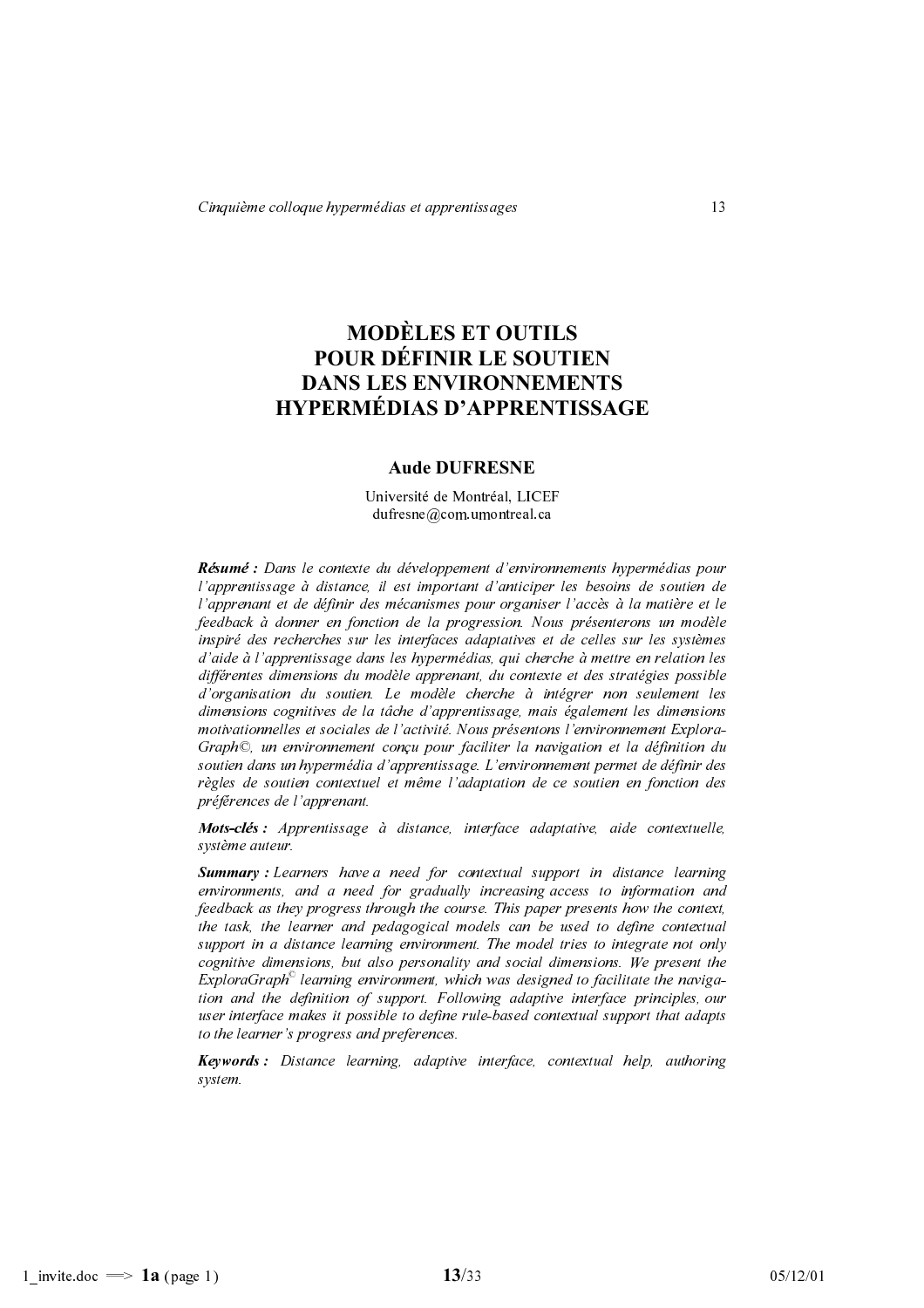# **INTRODUCTION**

Cette recherche se situe dans le contexte du développement d'interfaces adaptées aux activités d'apprentissage à distance. Elle s'intéresse plus spécifiquement au développement de mécanismes de soutien à l'apprenant, au sein d'un environnement générique de type Campus Virtuel. Dans une perspective de modélisation cognitive, elle vise, d'une part, le développement de dispositifs d'interfaces facilitant l'extraction du modèle de l'apprenant et la reconnaissance du contexte et, d'autre part, l'élaboration de modèles permettant d'intégrer au système de télé-apprentissage des mécanismes épiphytes (Pachet, Giroux, & Paquette, 1994) visant à diriger et à soutenir les apprenants dans leur progression dans le cours.

En effet, dans la mesure où les environnements organisent la matière de façon structurée, en fonction du modèle de la tâche, on peut y intégrer des fonctions de soutien épiphytes au contenu. Il faut cependant enrichir l'environnement d'apprentissage, afin de favoriser la communication sur le modèle de la tâche et le modèle apprenant. De plus l'aide doit s'intégrer dans la tâche sans distraire ou déranger, elle doit guider, encourager à l'action et à la réflexion. Il faut ainsi permettre un contrôle partagé de l'interaction par l'apprenant et le système. Il faut enfin considérer les différences individuelles au niveau des préférences dans l'activité d'apprentissage et la gestion du soutien par le système. Enfin, ce qui n'est pas un moindre défi, il faut faciliter la tâche de définition de l'aide par le professeur.

Les recherches que nous présentons ont été faites au sein du Réseau canadien de Recherche sur le Télé-apprentissage, dans le cadre d'une collaboration avec le Laboratoire de d'Informatique Cognitive et d'Environnement de Formation (LICEF).

# **PROBLÉMATIQUE**

L'étude des usagers d'un certain nombre d'environnements d'apprentissage à distance montre l'intérêt d'introduire des mécanismes pour donner à l'apprenant, d'une part de la rétroaction sur sa progression dans la matière, et, d'autre part, des indications sur ce qu'il devrait faire ensuite. En effet, les études sur les interfaces adaptatives (Brusilovsky, 1996; de La Passardière & Dufresne, 1992; Dufresne, 1997b), montrent que les hypermédias, s'ils sont utilisés pour l'apprentissage, doivent comporter des mécanismes d'annotations<sup>1</sup> des liens en fonction de la progression de l'apprenant. En outre, nos expériences dans un contexte d'apprentissage à distance (Dufresne, 1997a ; Dufresne, 2000a) montrent que pour favoriser l'activité et la coordination au sein d'un groupe d'apprenants à distance, il est en outre important de répartir dans le temps des consignes spécifiques et certains messages directifs, afin d'amorcer les activités, de diriger les apprenants de façon contextuelle ou de faire face à des imprévus dans la progression du cours.

<sup>1</sup> Le terme annotation est ici utilisé pour désigner un marquage des liens hypertextes parcourus, de façon à pouvoir repérer ce qui a été visité, ou dans le cas des interfaces adaptatives de marquer ce qui est suggéré pour la navigation.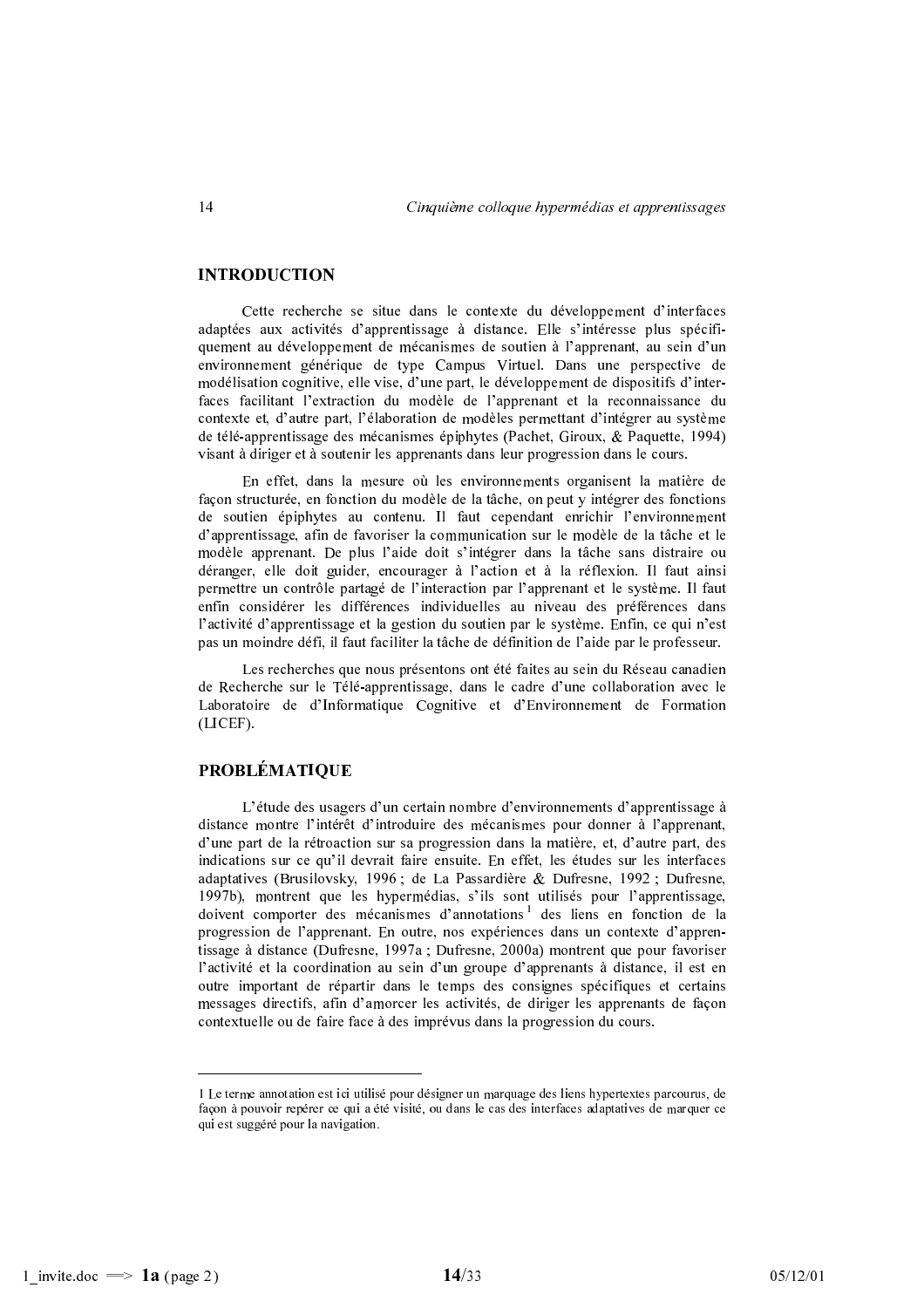S'il est relativement facile d'introduire une annotation des liens basée sur l'historique de consultation, il est plus difficile de refléter la progression réelle d'un apprenant dans sa compréhension de la matière. Dans quelle mesure la navigation même prolongée se traduit-elle par une meilleure compréhension ? En général, on ne peut vraiment tirer des déductions à partir de la navigation, d'autant plus que l'usager peut simplement être absent ou distrait de sa consultation par une autre activité. Si dans certains cas on peut déduire les connaissances d'exercices ou de questions sur les connaissances, ces méthodes s'avèrent insuffisantes dans les domaines de connaissances plus ouverts.

Par ailleurs, tous les apprenants à distance n'ont pas les mêmes méthodes de travail et n'ont pas besoin du même type de soutien. Il est difficile d'organiser l'aide en ligne de façon à ce que les apprenants trouvent facilement l'aide contextuelle dont ils ont besoin : Comment échanger des documents pour faire tel travail de groupe? Comment fonctionne le logiciel de téléconférence à utiliser? Sur quel forum discuter de telle partie du cours ?

Ces besoins de soutien sont souvent très spécifiques au cours et si l'aide est simplement rendue accessible, elle est peu consultée, les apprenants étant peu informés de son existence. Si d'autre part l'aide est proposée directement par le système, il est difficile d'ajuster l'offre de soutien aux besoins diversifiés et évolutifs de chaque apprenant de façon individualisée et appropriée. Par exemple, du Boulay, Luckin & del Soldato (1999) ont montré que l'aide proposée est souvent rejetée, et que même lorsque l'aide s'inspire de l'observation des enseignants, les apprenants ne réagissent pas de la même manière lorsque le tuteur est un ordinateur.

Cette recherche cherche donc à définir un outil générique qui puisse faciliter l'accès à des cours à distance en y intégrant des conseils adaptatifs. Elle suggère des façons d'enrichir dans ce contexte le modèle de l'apprenant de façon épiphyte. Dans une perspective ergonomique, elle cherche à définir des outils adaptés aux activités de l'apprenant qui reçoit de l'aide et aux professeurs qui doivent définir cette aide. Enfin elle s'interroge sur les modèles théoriques qui peuvent guider le développement de modèles de soutien au sein de l'environnement.

# APPROCHES THÉORIQUES POUR LE DÉVELOPPEMENT D'UNE **INTERFACE DE SOUTIEN**

Diverses approches viennent inspirer la conception d'interfaces (voir figure 1). D'abord, les premières recherches sur l'utilisabilité des systèmes informatiques soulignent l'importance des interfaces dites « à manipulation directe » (Schneiderman, 1992), qui laissent le contrôle à l'usager en lui fournissant de la rétroaction, une meilleure visibilité, en facilitant sa compréhension des composantes et des activités du système. À l'opposé, certains auteurs (Gentner & Nielsen, 1996) suggèrent que l'interface soit plus intelligente et dirige davantage l'interaction, en fournissant à l'usager des outils plus opaques, mais plus puissants, en réduisant la complexité de ce qu'il manipule et en lui fournissant des raccourcis. Enfin un autre courant de recherche, confronté aux difficultés d'implantation des systèmes, insiste sur la nécessité d'intégrer les outils au contexte réel des activités et aux dimensions sociales de l'interaction (Bødker, 1991).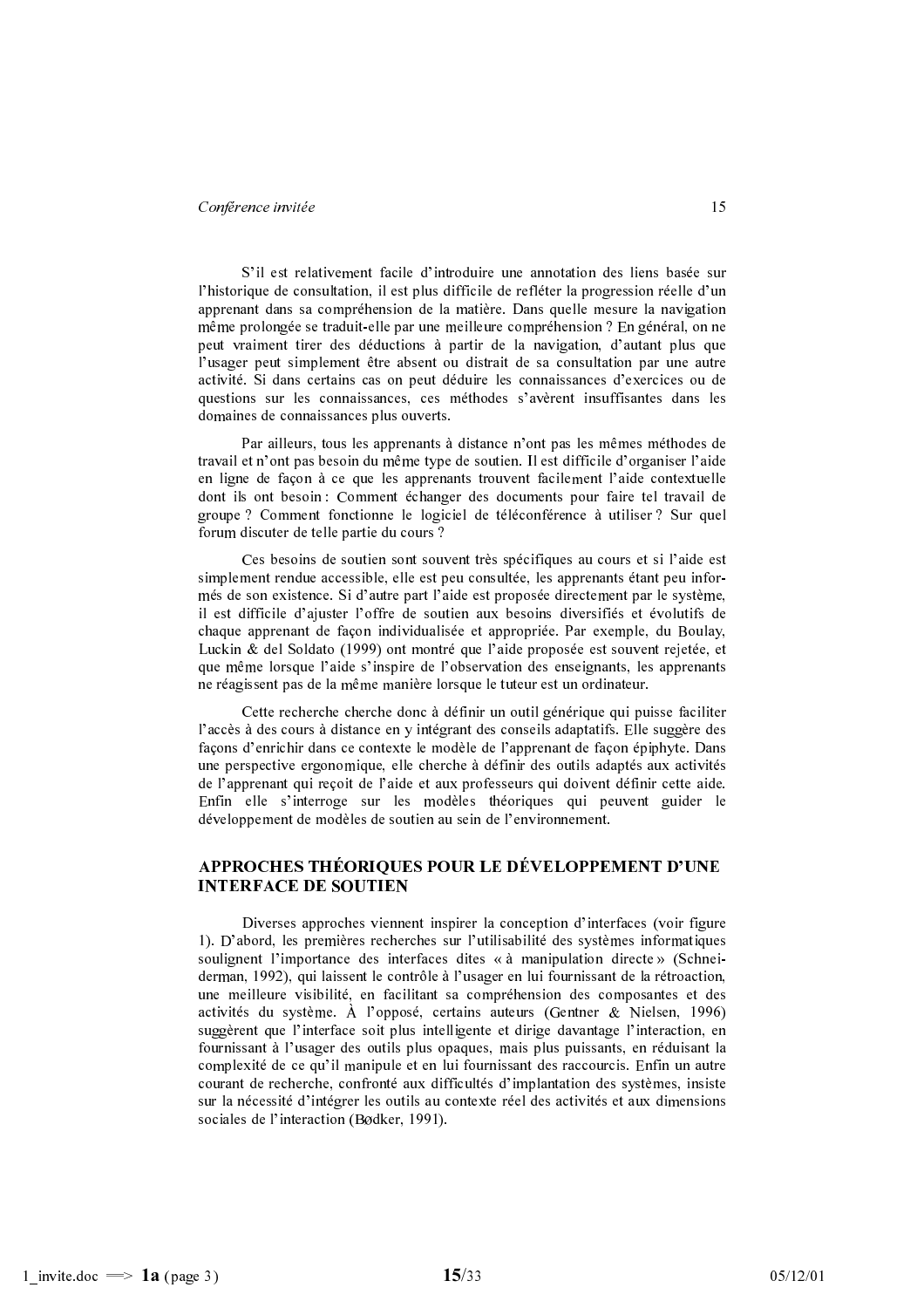

Figure 1. Approches de recherche pour la conception des interfaces.

Dans un contexte d'apprentissage, il est important que s'établisse un dialogue entre le système d'apprentissage et l'apprenant, de façon à ce que le contrôle soit partagé, pour que l'apprenant puisse approcher la matière à son rythme en fonction de sa compréhension. Mais il est également intéressant que des mécanismes de surveillance et de soutien puissent le guider et l'appuyer dans sa démarche. Les interfaces adaptatives visent ainsi à adapter l'environnement au fur et à mesure de la progression de l'apprenant de façon à suggérer ou soutenir l'activité tout en laissant l'initiative à l'apprenant. De facon générale elles cherchent à fournir une meilleure rétroaction sur la progression et à contrôler ce qui est accessible à un moment donné ou à suggérer par des propriétés visuelles, par exemple : les items en vert sont suggérés, les items en rouge sont trop difficiles. Un nombre restreint d'interfaces adaptatives a été défini.

Par ailleurs, si l'apport possible du contrôle de la visualisation et de la rétroaction est indiscutable, il ne suffit pas toujours à soutenir suffisamment les apprenants à distance qui naviguent dans un hypermédia. D'une part, la dimension asynchrone des apprentissages rend souvent nécessaire l'introduction d'incitation, de conseils en fonction du déroulement du cours pour encourager la complétion et la convergence des activités des apprenants. D'autre part, certains apprenants peuvent vouloir une aide ponctuelle, par rapport à un élément du cours et il peut être intéressant de rendre une telle aide accessible en fonction du contexte.

Comment donc permettre de définir une telle aide de façon générique au sein d'un environnement hypermédia d'apprentissage ?

- Comment diriger la navigation tout en gardant l'accès flexible ?
- Comment intégrer du soutien dans un hypermédia sur Internet ?
- Comment enrichir le modèle de l'apprenant et les moyens de soutien ?
- · Comment fournir le soutien de façon contextuelle selon la progression de l'apprenant - environnement adaptatif ?
- Comment adapter le soutien en fonction des styles d'apprenants ?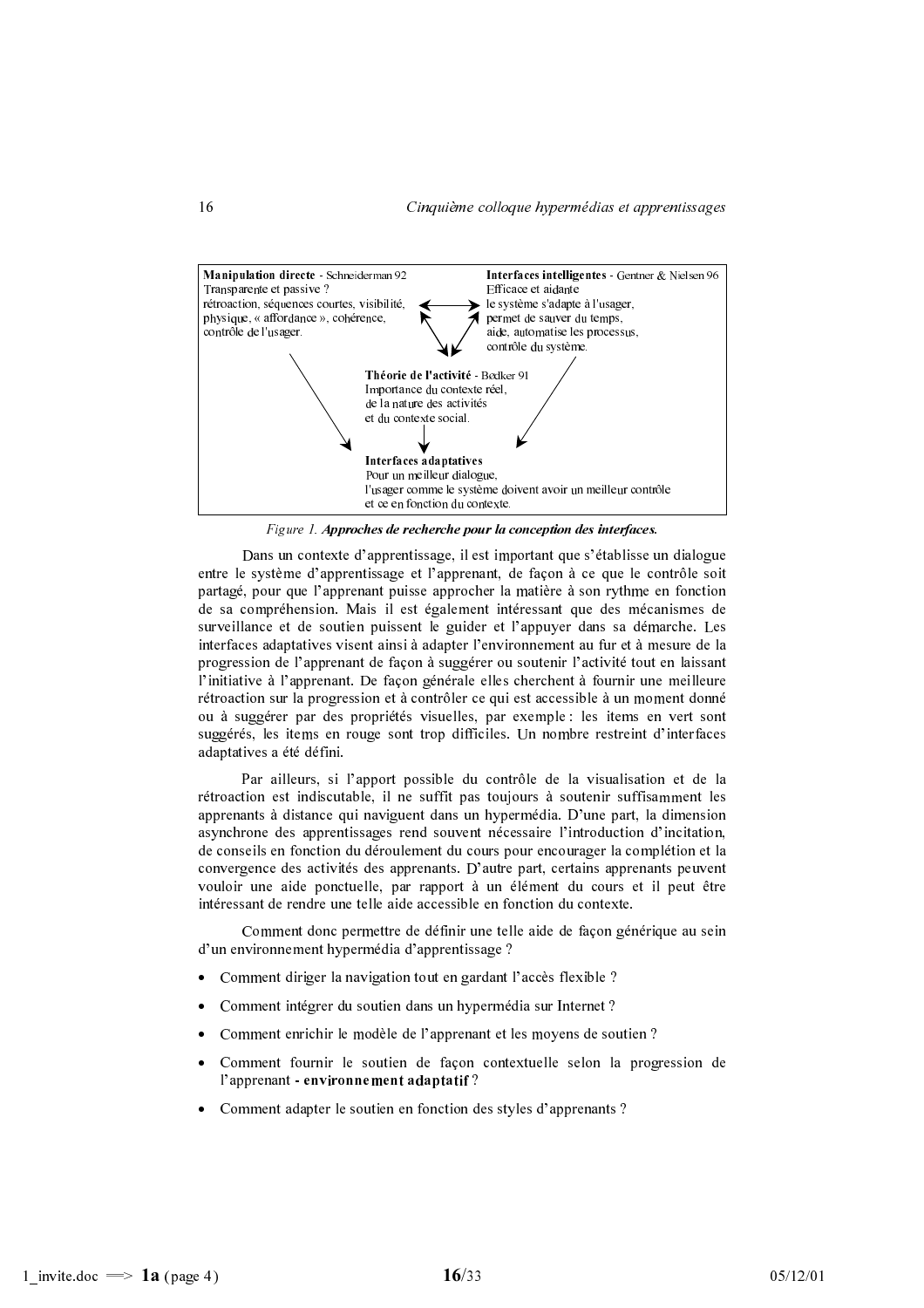- · Comment savoir ce que l'usager veut à un moment donné et lui laisser le contrôle du soutien qu'il reçoit - environnement adaptable ?
- Comment intégrer le contrôle du système et celui de l'apprenant environnement à initiative mixte (du Boulay, Luckin & del Soldato, 1999).

# **CONTEXTE: RECHERCHE SUR LES INTERFACES AU SEIN DU CAMPUS VIRTUEL**

La présente recherche fait suite aux travaux que nous avons fait sur le développement d'interfaces adaptées aux activités au sein du Campus Virtuel (Dufresne, 1997a ; Dufresne, 2000a). Nous avons collaboré au développement d'un certain nombre de prototypes au LICEF : Colloque Virtuel (COVI) qui utilisait la métaphore spatiale pour permettre aux apprenants de naviguer dans un cours, le prototype global puis Explor@ (Paquette, de la Teja & Dufresne, 2000), qui offrent différents outils pour soutenir les activités de l'apprenants ou l'édition de cours en ligne. Par exemple Explor@ offre différents outils : un navigateur de scénarios et de structures de connaissances, bilan (modèle de l'apprenant qui est présenté et que l'apprenant peut ajuster), outil de collaboration permettant de visualiser les informations et le modèle d'un autre apprenant (s'il le rend accessible), calendrier, plan de travail, etc. Le système  $Explor(\hat{\alpha})$  est un bon exemple de système conseiller épiphyte (Girard, Paquette, Miara & Lundgren, 1999), qui offre des conseils essentiellement textuels et qui peut interroger l'apprenant pour ajuster son modèle de connaissances. L'éditeur de conseils permet au professeur de spécifier quelles déductions peuvent être faites sur le modèle apprenant, en utilisant les temps de consultation et la propagation au sein du modèle : si telle connaissance ou telle activité est complétée, alors telle autre l'est aussi partiellement. Le modèle apprenant utilise ensuite les niveaux d'habiletés atteints pour suggérer des aides.

Au sein du système  $Explor@$  l'apprenant doit solliciter l'aide. Or plusieurs recherches montrent que l'aide offerte n'est que peu sollicitée. De plus, l'aide textuelle nous apparaît insuffisante pour vraiment guider et motiver l'apprenant selon le contexte. En utilisant l'approche des interfaces adaptatives, il peut être intéressant d'intégrer davantage le processus d'exploration et d'apprentissage, en utilisant la rétroaction et en organisant le conseil de façon plus collaborative.

### **INTÉGRATION DU SOUTIEN DANS L'ENVIRONNEMENT EXPLORAGRAPHO**

Le soutien dans les environnements d'apprentissage est fondé sur l'utilisation d'un modèle de la tâche, d'un modèle de l'apprenant qui doit être déduit durant l'activité et des modèles pédagogiques et communicationnels qui guident les interventions en fonction de la progression. Dans les environnements de simulation, le modèle de la tâche est inscrit dans la simulation (mécanisme physique et problème posé), le modèle de l'apprenant peut alors être déduit plus facilement des manipulations de l'apprenant et de ses erreurs. Dans le contexte d'un hypermédia d'apprentissage, surtout s'il est générique, le lien entre la structure conceptuelle et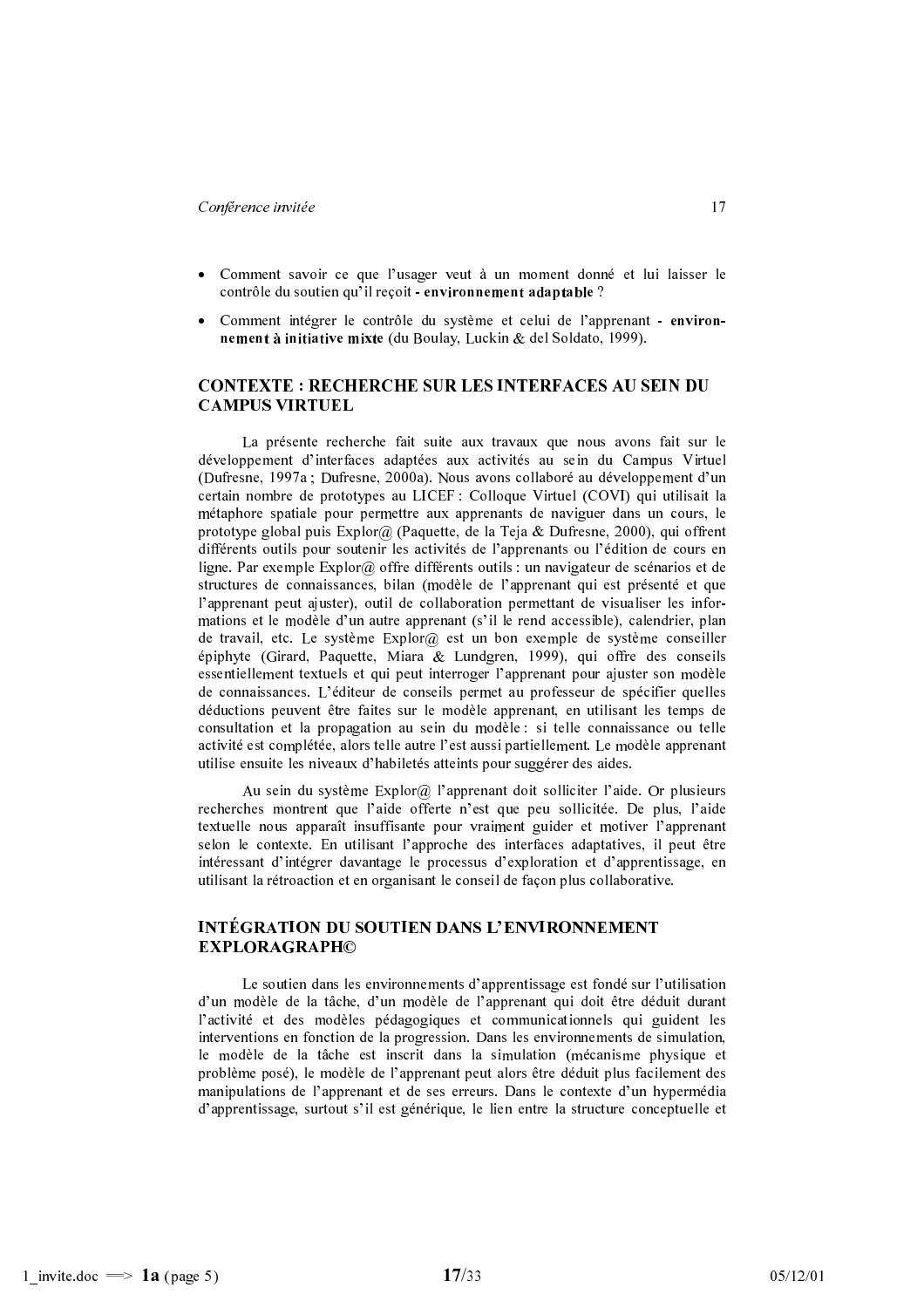l'activité de consultation est beaucoup moins clair et seuls des exercices et des questions peuvent aider à le préciser, comme dans l'approche utilisée par  $Explor@$ (Paquette, Aubin & Crevier, 1994; Paquette, de la Teja & Dufresne, 2000).

#### Navigateur ExploraGraph©

D'autre part on peut construire un hypermédia en utilisant la structure conceptuelle des concepts (modèle rationnel) et/ou une stucture fonctionnelle des activités permettant d'apprendre et de mettre en pratique ces concepts (modèle davantage fonctionnel) (Tricot & Bastien, 1996). La représentation structurale du contenu permet alors de représenter le modèle de l'apprenant comme une superposition (overlay) sur le modèle de la tâche (Dufresne, 2000b ; Dufresne & Paquette, 2000).



Figure 2. Environnement ExploraGraph avec soutien adaptatif.

L'environnement ExploraGraph (Dufresne, 2001) a ainsi été développé pour faciliter à l'apprenant la navigation au sein des scénarios d'activités ou des graphes de concepts, de façon flexible tout en favorisant la visualisation de son modèle apprenant (voir figure  $2$ ):

- graphes reliant des nœuds et des liens typés;
- nœuds donnant accès aux documents ou applications requises dans le cours;
- $-$  effet de focale lors de la navigation;
- $-$  accès à différents niveaux de description des nœuds (icônes, description courte, contenu associé);
- arrangement automatique des graphes en utilisant la sémantique des liens.

Les graphes permettent également d'introduire un soutien adaptatif au sein du cours.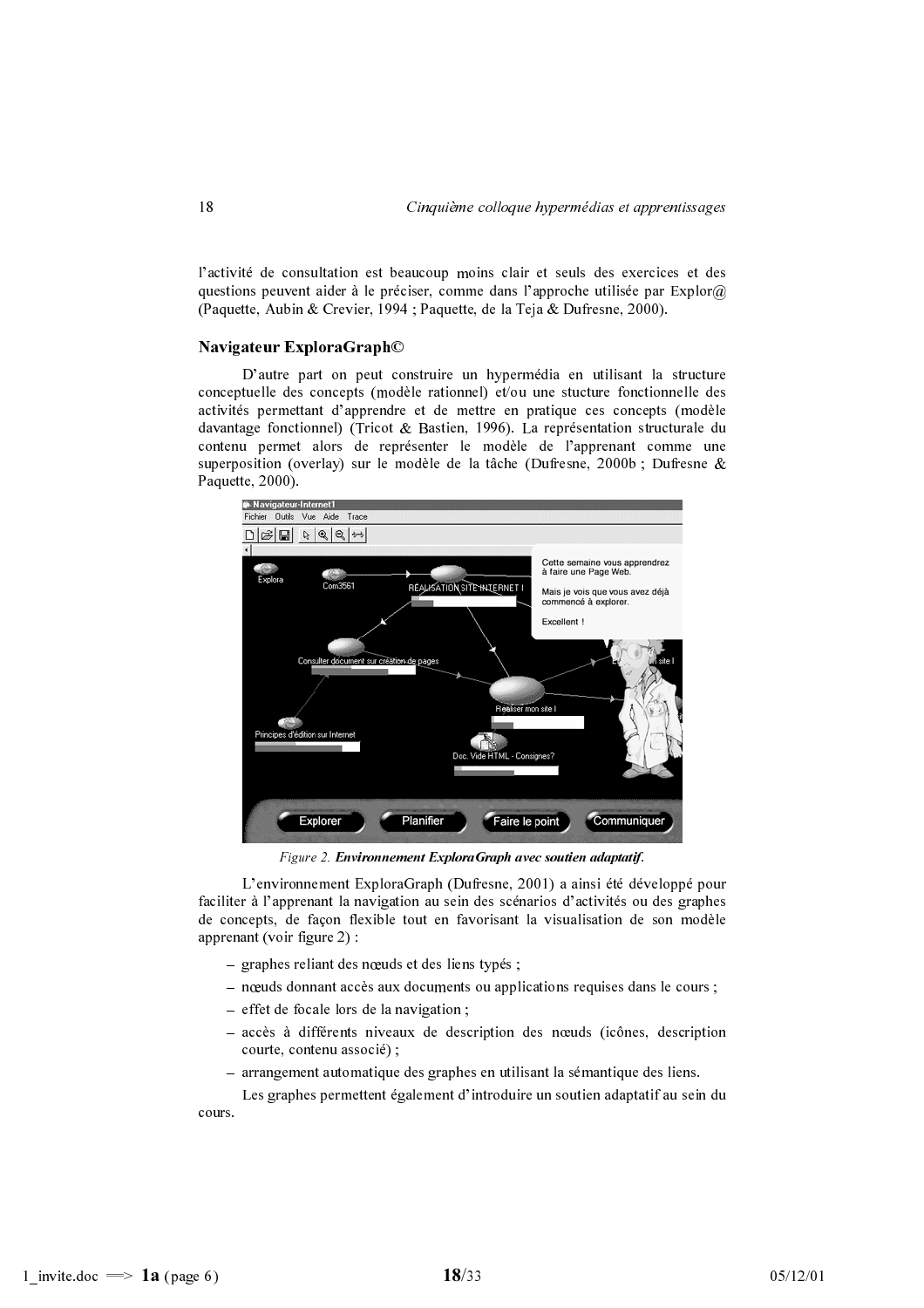#### Intégration du soutien

L'environnement facilite l'accès au modèle apprenant et son enrichissement. En effet, les graphes représentant la structure conceptuelle des connaissances à apprendre, des activités et des ressources (voir figure 3), il est plus facile d'en extraire et d'y visualiser le modèle apprenant (modèle superposé). Ainsi l'apprenant peut spécifier dans la description de chaque nœud (bouton droit) à quel degré il juge avoir complété l'activité. Il peut alors visualiser les nœuds qu'il a parcourus et ceux qu'il a complétés. Le système permet même de voir le niveau de visite et de complétion des autres apprenants.



Figure 3. Structure de soutien au sein de l'environnement ExploraGraph.

Un autre aspect intéressant du système est le tableau de bord. Celui-ci permet à l'apprenant de spécifier ses intentions et de demander le soutien contextuel du système. Le tableau de bord, inspiré du modèle d'autogestion de Ruelland  $(2000)^2$ offre à l'apprenant une série de choix pour ce qu'il veut faire, par exemple : explorer la matière, communiquer un problème technique ou sur un élément du cours, etc. Il sert également d'outil pour ajuster l'aide. Le tableau de bord permet à l'usager de spécifier ses intentions et de demander du soutien, qui peut alors se concrétiser par un conseil, par une démonstration, par le lancement d'une application. Le soutien donné est alors contextuel en fonction de la date, de la progression de l'apprenant, de l'aide déjà fournie.

D'autre part, le placement dynamique et les effets de focales permettent au système de contrôler dynamiquement ce qui est affiché à l'apprenant, afin de l'inciter à explorer telle où telle partie du cours.

<sup>2</sup> Les éléments du tableau de bord peuvent être modifiés de même que les règles qui y sont associées.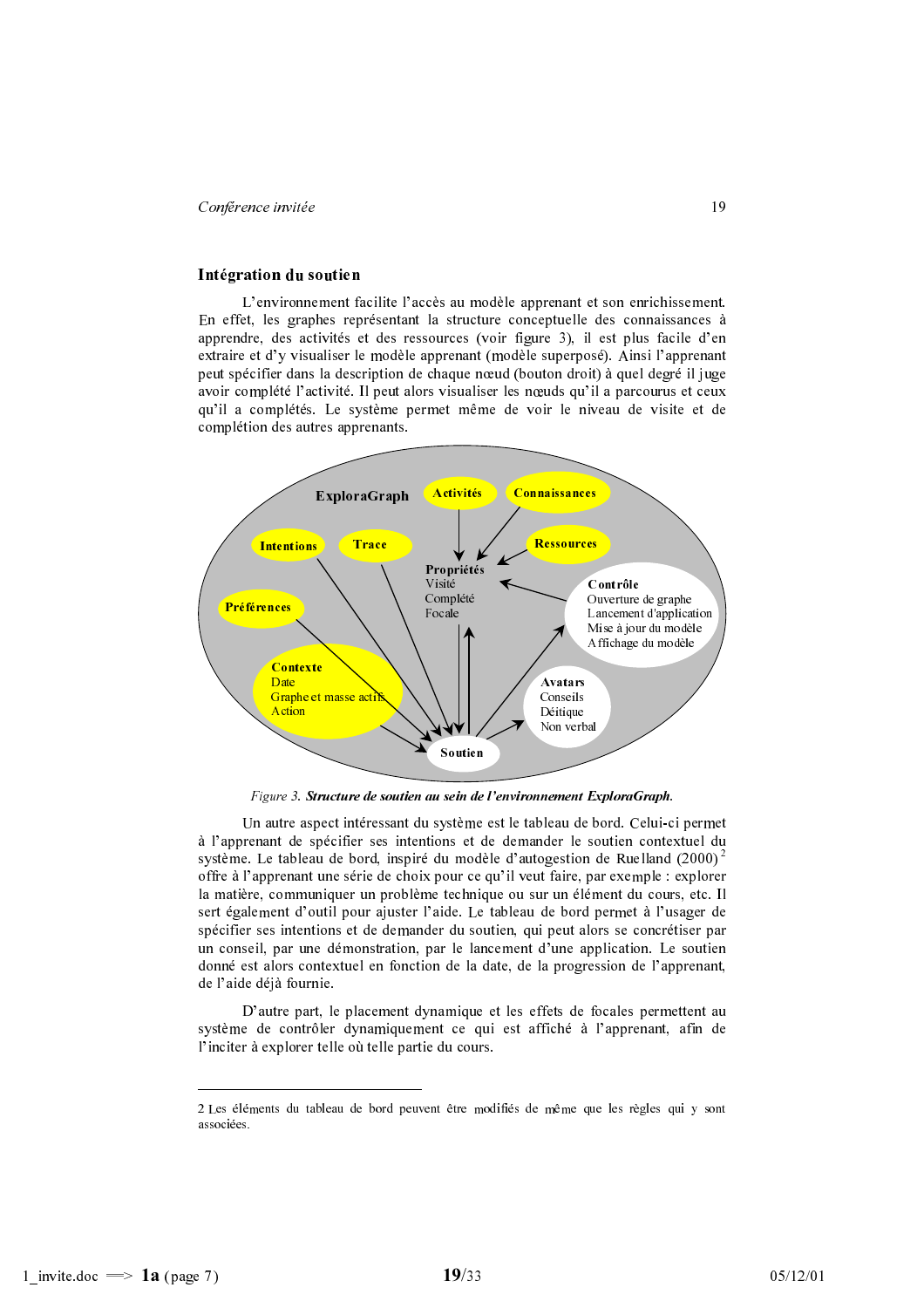Le système de soutien est défini par le professeur au sein de l'éditeur de règles d'aide (voir figure 4). L'éditeur de règles permet de spécifier pour un contexte donné : Quelle doit être l'animation ? Quel doit être le conseil de l'avatar ? Quel graphe doit être ouvert? Quelle application lancer, etc. Ainsi presque tous les éléments de l'environnement peuvent être contrôlés par le système, afin d'aider l'apprenant.

L'environnement est générique, en ce sens qu'il permet de modifier les composantes d'un cours : types de nœuds, types de liens, icônes utilisées. Les éléments du système de soutien peuvent également être modifiés : tableau de bord des intentions, règles d'inférence sur le modèle apprenant et règles de soutien associées à un graphe.

|       | Version 0.7.80 - Internet1       | G Gestionnaire d'évènements  |                                          | $\vert x \vert$               |
|-------|----------------------------------|------------------------------|------------------------------------------|-------------------------------|
| utils | Éléments d<br>Contenu<br>Vue     |                              |                                          |                               |
|       | اددا وا وا د                     | Nom de l'aide :<br>DessinerH |                                          | $\vert \cdot \vert$           |
| 밊     | Animation de l'agent<br>×        |                              |                                          |                               |
|       | Animations                       |                              | Supprimer<br>Nouveau                     |                               |
|       | Hide                             | Conditions                   |                                          |                               |
|       | Show                             |                              | Trace                                    |                               |
|       | Speak                            | Contexte:                    | Répéter l'aide :                         | fois<br>vaux                  |
|       | Dandine                          | Masse clic                   |                                          |                               |
|       | SpeakAccueil                     | Valeur1 :                    | Nom action:                              | $\blacktriangledown$          |
|       | Blink                            |                              |                                          |                               |
|       | SpeakPriere                      | V <b>E</b> Action            |                                          | $\vert x \vert$               |
|       | Sourire                          |                              |                                          |                               |
|       | SpeakGestureUp                   | Nom de l'action :<br>Nom d   |                                          | ▼                             |
|       | SpeakGestureDown                 |                              |                                          |                               |
|       | SpeakGestureLeft                 | Nom du controle :<br>Nom d   | MSAgent                                  | ien<br>Geste<br>Dandine       |
|       | SpeakGestureRight                |                              |                                          |                               |
|       | Tempo                            | Nom de la methode :          | Play                                     |                               |
|       | Severe                           |                              |                                          |                               |
|       | SpeakImploration                 |                              | Choississez un agent :<br>Religieuse     | $\blacktriangledown$          |
|       | SpeakCrucifixsonne               |                              |                                          |                               |
|       | CrucifixsonneReturn              | Commentaires<br>匤            |                                          |                               |
|       | GestureDownReturn                |                              |                                          |                               |
|       | GestureLeftReturn                | 同                            |                                          |                               |
|       | GestureRightReturn               |                              |                                          |                               |
|       | GestureUpReturn                  |                              |                                          |                               |
|       | SpeakRepos                       |                              |                                          | 0K<br>Annuler                 |
|       | ImplorationReturn                | Actions                      |                                          |                               |
|       | PriereReturn                     |                              |                                          |                               |
|       | MoveBas                          |                              | Calendrier                               |                               |
|       | MoveHaut<br>$\blacktriangledown$ | IdAction NomActic            | NomControl                               | NomEvent/Meth Pt              |
|       |                                  | 2140332 DessinerH            | MSAgent->Hacker,Hacker.acs.              | $21 - Speak$<br>74            |
|       |                                  | -875991: HAckerInterrogateur | MSAgent->Hacker,Hacker.acs.              | Déplacer<br>$44 -$ Play<br>In |
|       |                                  | -179592l DessinerH2          | MSAgent->Hacker,Hacker.acs.              | 18<br>21 - Speak              |
|       |                                  | 4093562 HackerSourire        | MSAgent->Religieuse,Religieuse 44 - Play | Tε                            |

Figure 4. Éditeur de règles d'aide au sein d'ExploraGraph©.

#### Contrôle du soutien par l'apprenant

Il est important de laisser à l'apprenant la possibilité de modifier et d'ajuster l'aide qui lui est offerte, aussi avons-nous introduit au sein du tableau de bord la possibilité de diminuer et d'augmenter l'aide. Ces préférences peuvent être considérées au niveau des règles, en utilisant un seuil d'aide, qui est modifié par le tableau de bord et considéré dans les conditions d'exécution des règles.

De même, diverses recherches suggèrent que tous les apprenants n'ont pas les mêmes styles d'apprentissage et qu'ils ne requièrent pas tous le même type de soutien. Martinez suggère ainsi quatre styles d'apprenants qui interagissent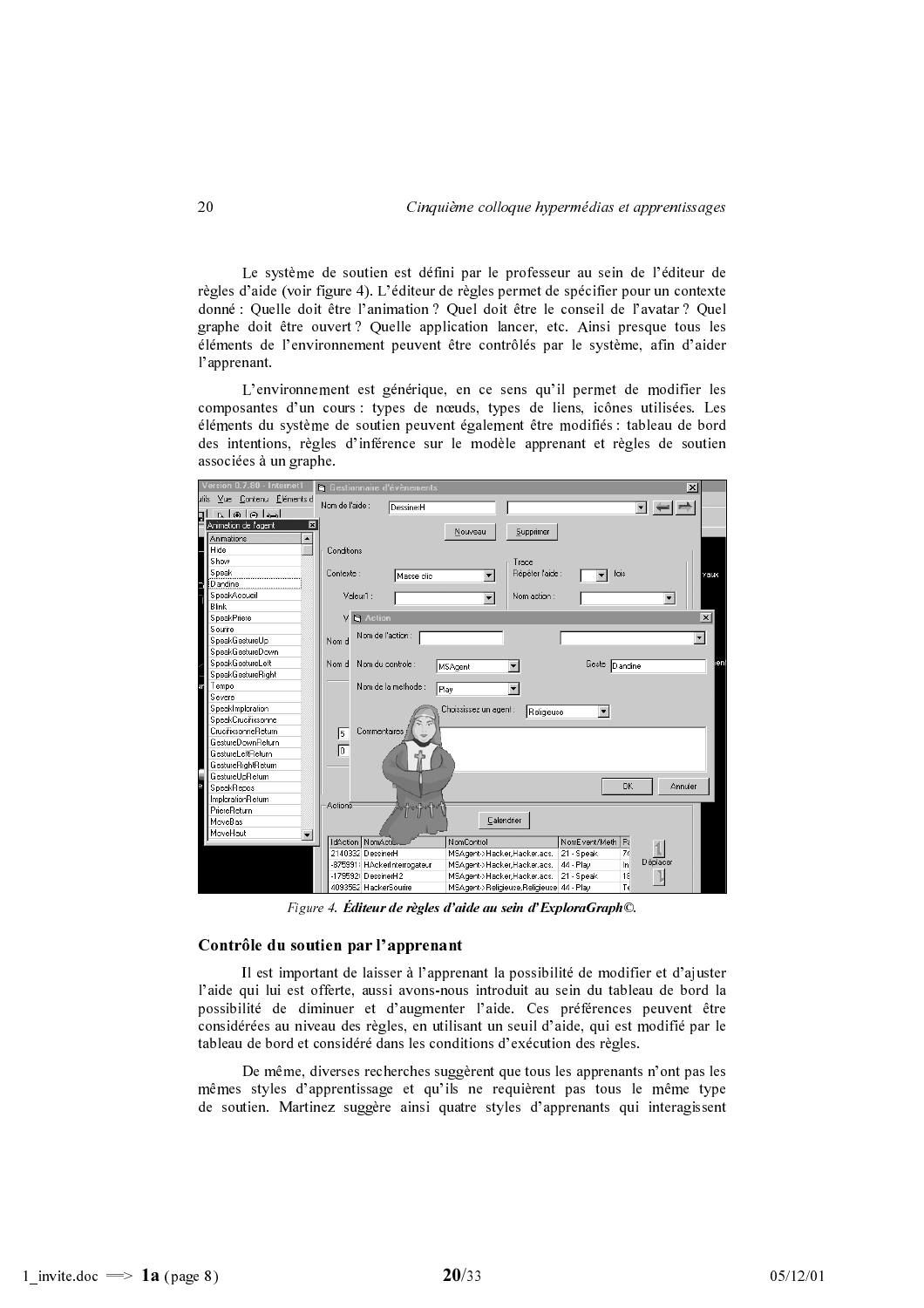différemment avec les environnements d'apprentissage sur Internet : soit les intentionnels, les conformistes, les performants et les résistants (Martinez & Bunderson, 2000). Nous cherchons actuellement (Forget, Hudon & Dufresne, 2000) à développer des modèles différenciés de soutien pour ces différents styles d'apprenants. Plutôt que de donner accès à des configurations abstraites, nous avons choisi d'incarner ces préférences dans quatre personnalités d'agents. Aussi nous avons créé quatre agents différents pour chacun des styles d'apprenant, avec des animations qui leur sont propres, soit : intentionnel – professeur, conformiste – religieuse, performant – coach, résistant – *hacker*. Le système permet de définir des règles différentes pour ces agents en fonction des situations. L'apprenant en utilisant le tableau de bord peut choisir un agent, ce qui change alors le type de soutien qu'il reçoit.

Nous avons également introduit la possibilité de faire varier le degré d'humour dans l'interaction en introduisant cette variable dans l'environnement et en expérimentant son impact sur la satisfaction face aux interventions de soutien (Hudon, en préparation).

L'aide est cependant longue à définir, surtout en considérant toutes les possibilités, et beaucoup de recherches restent encore à faire pour faciliter l'édition du soutien, la visualisation des règles créées et de la trace du soutien dans l'interaction avec les apprenants. Une des solutions pour faciliter la définition de l'aide serait de mieux structurer la définition des règles d'aide en utilisant une typologie plus générale des contextes et de l'aide.

# DÉVELOPPER DES MODÈLES CONCEPTUELS GÉNÉRIQUES POUR AIDER À LA DÉFINITION DU SOUTIEN

En effet, le principe d'une aide générique suggère différentes questions de recherche et suggère l'importance de formaliser davantage les situations et les types d'interventions possibles :

Quelles sont les situations typiques à reconnaître : retard dans un travail, retard par rapport au groupe, début d'une activité, complétion d'une tâche difficile ou non, hésitation ou recherche de l'apprenant?

Quelles intentions supplémentaires pourrait-on offrir à l'apprenant dans le tableau de bord afin d'identifier l'aide à lui offrir : explorer l'aide que j'ai reçue, communiquer avec quelqu'un qui est plus compétent sur cette tâche (nœud sélectionné), avoir plus d'information sur ce travail ?

Quels types d'interventions peuvent être associés à une activité : introduction à une activité qui commence, incitation (message et effet de focale), rappel lorsqu'il y a retard, renforcement durant une activité, renforcement lorsqu'une activité est complétée ? Idéalement, le système devrait permettre au concepteur d'associer à un cours des modèles typiques d'aide et de les ajuster simplement. Il devrait également fournir des vues favorisant la visualisation des incohérences et des dimensions manquantes dans le système d'aide. Enfin l'existence d'une typologie permettrait de mieux visualiser non seulement l'aide qui a été créée, mais aussi l'aide qui a été donnée dans un cours ou pour un apprenant donné à travers la visualisation des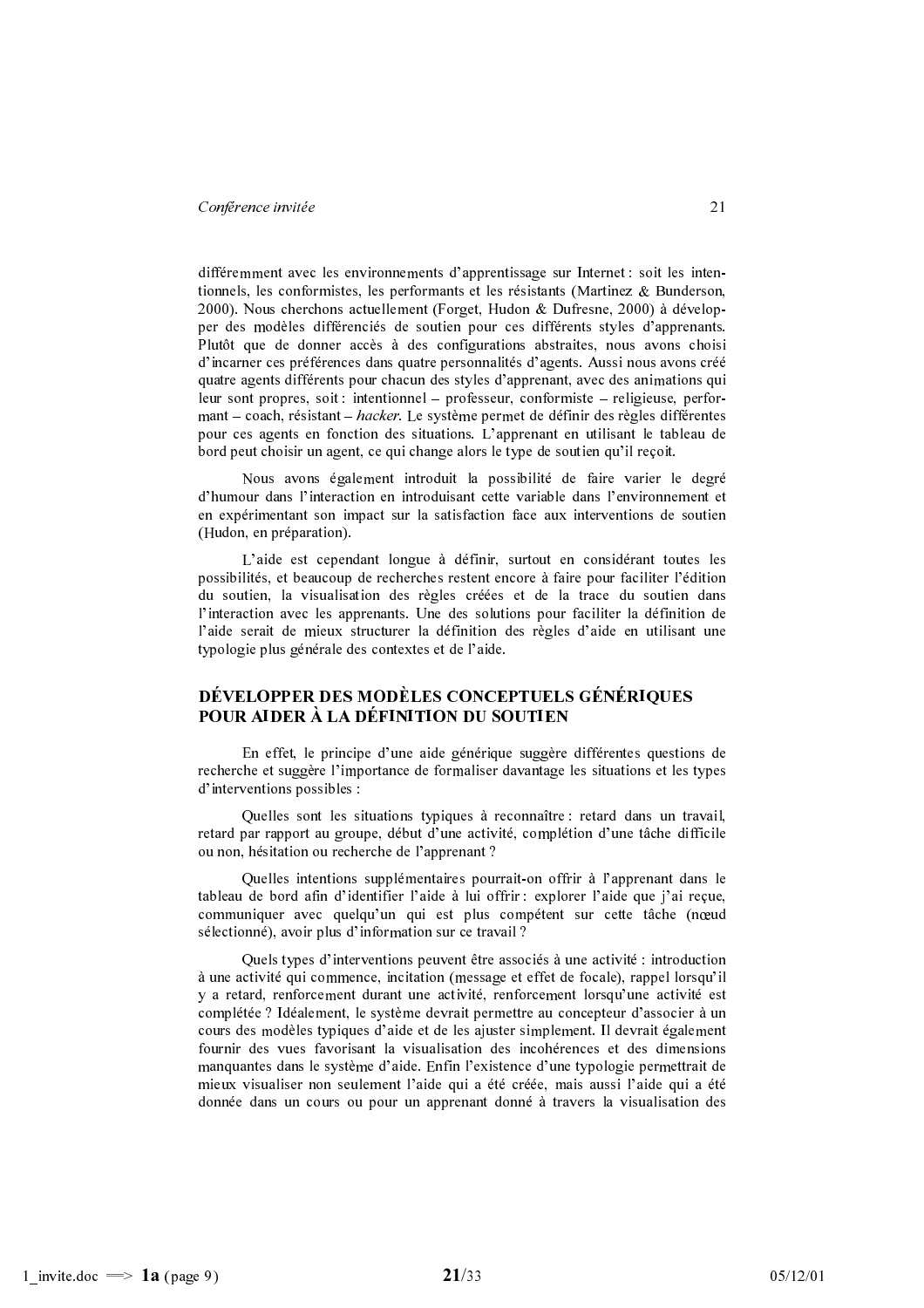traces. Exemples : « Cet étudiant a reçu X rappels pour des retards » et « Voici les points pour lesquels des étudiants ont sollicité de l'aide supplémentaire ».

D'autre part, comment définir plus facilement les inférences sur le modèle usager en fonction du modèle de la tâche ? Le conseiller développé pour le système Explor@ (Girard, Paquette, Miara & Lundgren, 1999) permet de définir le lien entre les activités entre elles et entre les concepts et les activités. Il serait intéressant d'intégrer ce type d'outil et de faciliter davantage la définition des interdépendances.

Enfin comment caractériser les styles d'apprenants et quel soutien peut on offrir de façon différenciée ? En effet, il existe différents styles cognitifs et des styles d'apprenants que l'on peut diagnostiquer par des questionnaires ou des tests. Mais dans quelle mesure pourrait-on diagnostiquer directement ces styles par des interactions avec le système ?

#### **CONCLUSION**

Il semble qu'avec l'émergence de nombreux cours d'apprentissage à distance, il soit important de faciliter la définition du soutien à l'apprenant et de fournir aux professeurs comme à l'apprenant lui-même des moyens de contrôler et de spécifier ce soutien. L'environnement ExploraGraph© propose d'utiliser un environnement structuré sous forme de graphes conceptuels pour donner accès aux cours et pour faciliter l'accès au modèle apprenant (mise à jour et visualisation). Il propose d'utiliser cette structure de même qu'un tableau de bord où l'apprenant spécifie ses intentions, afin de mieux définir quel soutien contextuel lui offrir. L'environnement de définition de l'aide est actuellement en phase d'évaluation ergonomique, afin de spécifier les moyens pour faciliter davantage la définition du soutien et son efficacité.

#### **BIBLIOGRAPHIE**

- Bødker S. (1991). Through the Interface: A Human Activity Approach to User Interface Design, Hillsdale, New Jersey : Lawrence Erlbaum Associates.
- Brusilovsky P. (1996). « Methods and Techniques of Adaptive Hypermedia », User Modeling and User-Adapted Interaction, vol. 6, p. 87-129.
- De La Passardière B. & Dufresne A. (1992). « Adaptative Navigational Tools for Educational Hypermedia », in I. Tomek (éd.), Computer Assisted Learning, vol. 602, Berlin : Springer-Verlag, p. 555-567.
- Du Boulay B., Luckin R. & del Soldato T. (1999). The Plausibility Problem: Human Teaching Tactics in the 'Hands' of a Machine, Paper presented at the AI-Ed'99, Le Mans, France.
- Dufresne A. & Paquette G. (2000). « ExploraGraph: A flexible and adaptive interface to support distance learning », EdMEdia '2000, Montréal : AACE.
- Dufresne A. (1997a). « Conception d'interfaces pour l'apprentissage à distance », La Revue de l'Éducation à Distance, vol. 12, nº 1/2, p. 177-200.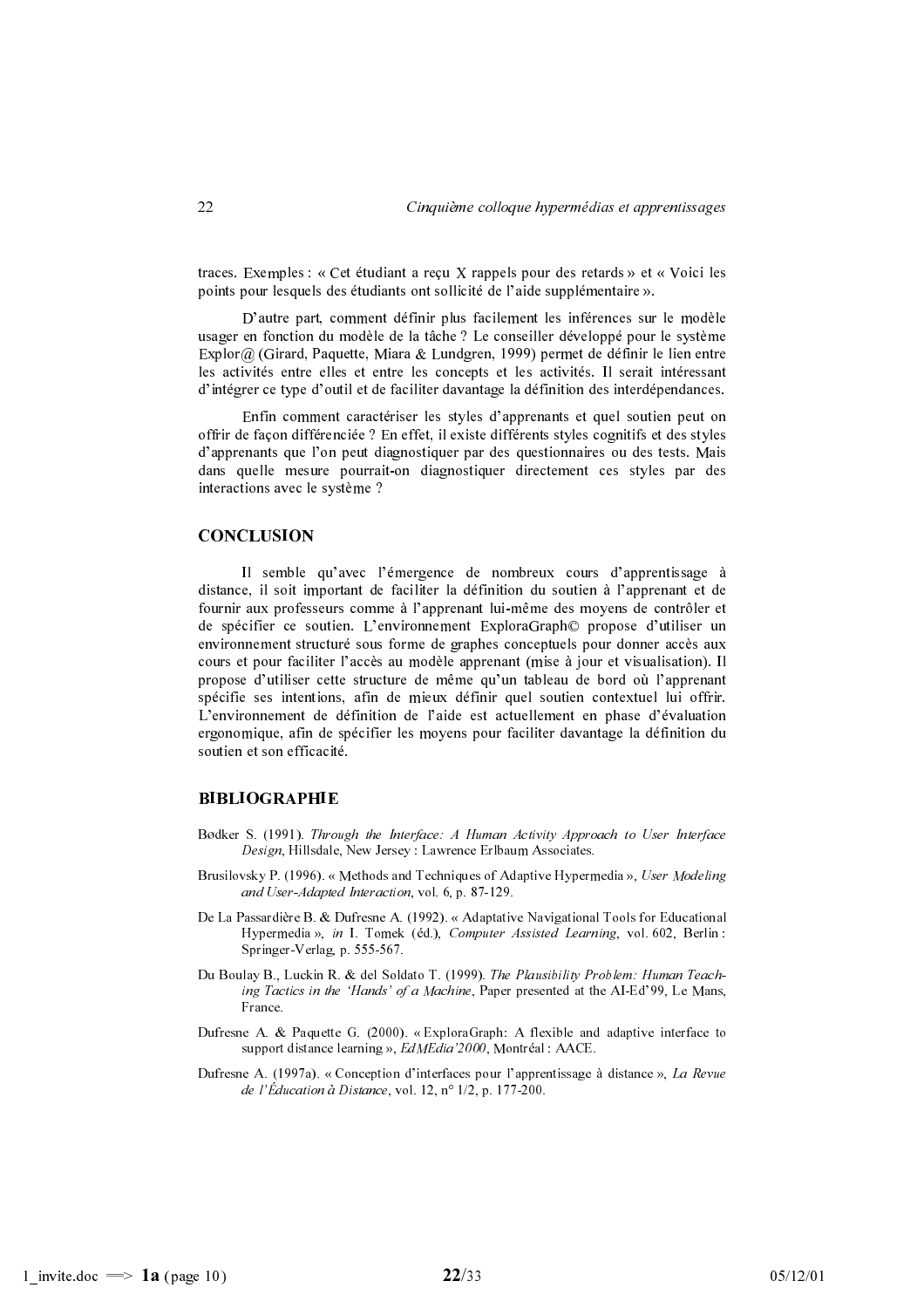- Dufresne A. (1997b). From adaptable to adaptive interface for distance education, Paper presented at the Workshop on « Intelligent Educational Systems on the World Wide Web », Artificial Intelligence in Education: Knowledge and Media in Learning Systems, Kobe, Japan.
- Dufresne A. (2000a). Interface design for Distant Education: Experimenting Different Environments, Paper presented at the EDICT'2000 International conference on information a communication technologies for education, Vienne, Austria.
- Dufresne A. (2000b). Model of an Adaptive Support Interface for Distance Learning, Paper presented at the ITS'2000, Montréal.
- Dufresne A. (2001). « Conception d'une interface adaptée aux activités de l'éducation à distance - ExploraGraph », Sciences et Techniques Éducatives, vol.  $8, n^{\circ} 3$ .
- Forget C., Hudon M. & Dufresne A. (2000). Model of Adaptive Support to Motivation for TeleLearning, Paper presented at the Poster at the TeleLearning'2000 Conference, Toronto.
- Gentner D. & Nielsen J. (1996). « The Anti-Mac interface ». Communications of the ACM. vol. 39,  $n^{\circ}$  8, p. 70-82.
- Girard J., Paquette G., Miara A. & Lundgren K. (1999). Intelligent Assistance for Web-based TeleLearning, Paper presented at the AI-Ed'99, Le Mans, France.
- Hudon M. (en préparation). Modélisation des stratégies d'intégration de l'humour au sein de l'environnement ExploraGraph, Maîtrise, Université de Montréal.
- Martinez M. & Bunderson C. V. (2000). «Foundations for Personalized Web Learning Environments », ALN Magazine, vol. 4,  $n^{\circ}$  2.
- Pachet F., Giroux S. & Paquette G. (1994). Pluggable Advisors as Epiphyte Systems, Paper presented at the CALISCE-94, Paris.
- Paquette G., Aubin C. & Crevier F. (1994). « An intelligent support system for course design », Educational Technology, vol. 31,  $n^{\circ}$  9, p. 50-57.
- Paquette G., de la Teja I. & Dufresne A. (2000). Explora: An Open Virtual Campus, Paper presented at the EdMEdia' 2000, Montréal.
- Ruelland D. (2000). Les outils d'autogestion, Ph. D., Université de Montréal.
- Schneiderman B. (1992). Designing the User Interface, Reading, MA: Addison-Wesley.
- Tricot A. & Bastien C. (1996). « La conception d'hypermédias pour l'apprentissage : structurer les connaissances rationnellement ou fonctionnellement ?», in É. Bruillard, J.-M. Baldner, G.-L. Baron (éds), *Hypermédias et Apprentissages 3*, Actes du 3<sup>ème</sup> colloque Hypermédias et Apprentissages, Paris : INRP/EPI.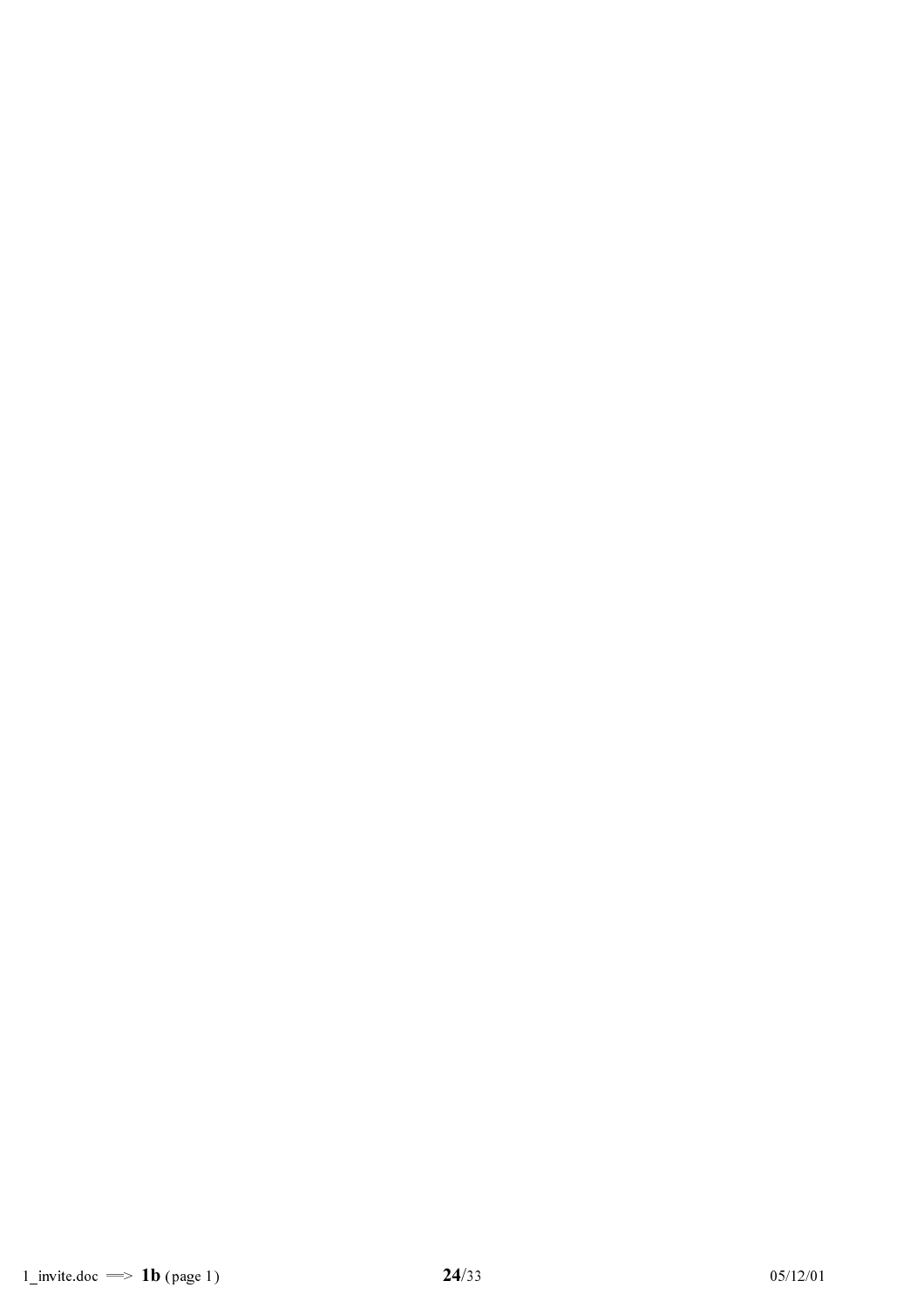# **NORMALISATION** DES TECHNOLOGIES ÉDUCATIVES : À OUOI BON ?

# Erik DUVAL

Departement Computerwetenschappen, Katholieke Universiteit Leuven, Belgique

http://www.cs.kuleuven.ac.be/~erikd

Résumé : Depuis quelques années, des normes internationales sont en développement dans le domaine des technologies éducatives. Des organisations telles que le IEEE, l'ISSS, l'ISO sont impliquées dans ce travail dont les premiers résultats sont en train d'apparaître. Ces normes techniques sont basées sur le travail de recherche et de développement des consortia comme ARIADNE, ADL, AICC, IMS et autres. L'article présente l'ampleur de ce travail, les relations entre les groupes impliqués, les résultats qui vont apparaître et les opportunités qui sont créées par la normalisation.

#### Mots clés : technologies éducatives, normalisation.

**Abstract**: International norms in the field of educational technology are developed since several years now. Organizations like IEEE, l'ISSS, l'ISO are concerned with this project that is showing its first results. These technical norms are based on research and development from consortia like ARIADNE, ADL, AICC, IMS and others. The article presents the scope of the project, the relations between the groups involved, the emerging results and the opportunities created by the normalization.

**Keywords**: educational technology, normalization.

#### **INTRODUCTION**

Bien que les technologies modernes offrent des opportunités nouvelles pour l'éducation et l'apprentissage, elles ont aussi rendu la tâche des professeurs ou des entraîneurs plus complexe et difficile. Une des questions primordiales à laquelle ceux-ci doivent répondre est : « Où trouver et intégrer les documents, outils, composants qui sont nécessaires pour satisfaire les exigences des étudiants et des administrations ? ». La pression de la flexibilité et le manque de temps rendent la tâche encore plus difficile (Collis, 2001).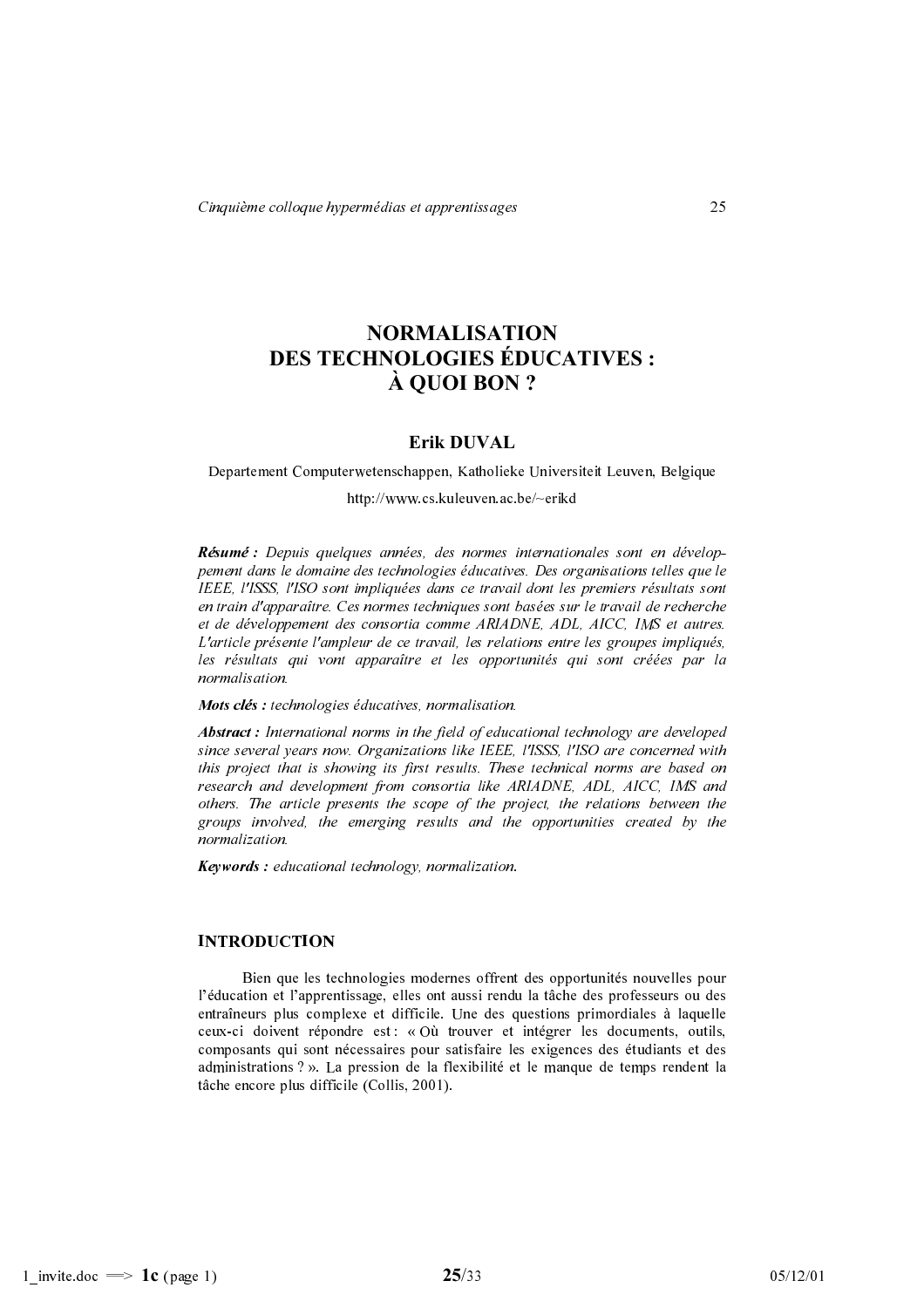Le professeur ou l'entraîneur a beau savoir que, vraisemblablement, le contenu et les outils dont il a besoin ont déjà été développés par des collègues, il lui est souvent presque impossible de localiser ces composants et de les intégrer dans son propre contexte, pour ses étudiants.

Dans la section suivante, nous expliquerons comment la normalisation permet de réaliser l'interopérabilité qui est une condition sine qua non pour remédier à cette situation.

#### **NORMALISATION**

Le but général de la normalisation est de réaliser l'interopérabilité entre les composants d'une infrastructure (Paepcke et al., 1998). Ceci rend possible l'application d'outils dans un contexte autre (ou plus général) que prévu pendant le développement originel. Un exemple de norme technique est le TCP/IP comme protocole de base pour le transfert des paquets de données sur l'Internet. Un autre exemple est l'ensemble des protocoles HTTP (HyperText Transfer Protocol), URL (Uniform Resource Locator) et HTML (HyperText Mark-up Language) qui définissent le World-Wide Web en normalisant le protocole pour la demande, l'identification et la structure des documents (Berners-Lee, 1999).

Un exemple bien illustratif est la normalisation de la taille de papier en A4 (une norme allemande DIN en l'occurrence). Cette norme permet aux utilisateurs de se procurer leur papier, classeurs, etc. de différents fournisseurs et d'utiliser ces produits en différentes circonstances sans problèmes. Pour la taille du papier, il y a aussi une norme Américaine (U.S.Letter). Cette situation est moins rare qu'on pourrait le souhaiter et illustre que l'interopérabilité n'est souvent pas absolue : parfois, il faut reformater un document conçu originalement pour un contexte pour qu'il puisse être rendu dans un autre contexte.

Les normes pour la taille de papier sont illustratives aussi dans le sens que le DIN A4, ou le U.S. Letter, imposent peu de restrictions sur le contenu qui peut être imprimé sur ces feuilles. De la même façon, les normes des technologies éducatives ont pour but de faciliter l'interopérabilité entre les outils et documents de différents contextes, mais pas de limiter les options pédagogiques, socio-politiques, etc. Néanmoins, il est important de réaliser que, après tout, les normes comme le DIN A4 rendent également impossibles certains formats d'expression sur papier. Naturellement, dans les cas où ces limitations sont vraiment problématiques, il est tout à fait acceptable de ne pas suivre ces normes, bien que cela implique un certain coût - souvent dans le sens financier de ce mot - pour les producteurs ou les utilisateurs.

# **MÉTADONNÉES ET NORMALISATION**

Par la suite notre discussion sera limitée aux technologies éducatives, et plus précisément encore, au sujet des métadonnées éducatives. D'abord, il faut préciser que les *métadonnées* sont des données qui traitent de données. En d'autres mots, les métadonnées sont des descriptions de documents. On peut donc comparer les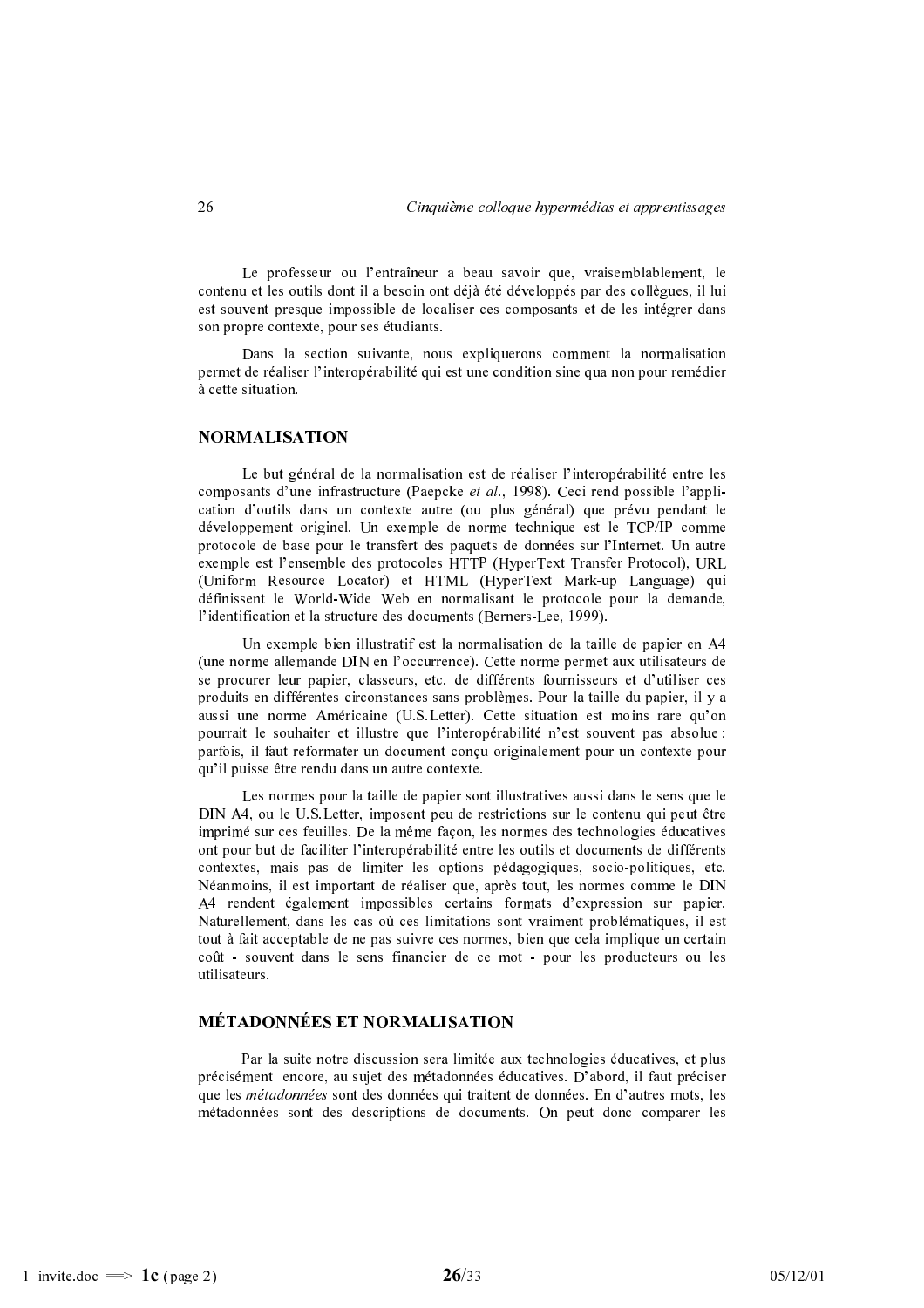métadonnées avec les fiches bibliographiques traditionnelles, telles qu'on les trouve dans une bibliothèque. En effet, la fonction des métadonnées est identique à celle de ces fiches : rendre plus facile la découverte de documents, leur identification, leur utilisation etc

Dans ce contexte des métadonnées, il y a un mouvement de normalisation pour réaliser l'interopérabilité sur différentes dimensions :

- · Fonctions : Le but est de pouvoir utiliser les mêmes métadonnées, ou des ensembles de métadonnées interopérables, pour la catégorisation, la découverte, la livraison (tout en respectant les droits de l'auteur, de l'éditeur, etc.), l'installation (dans un contexte de documents numériques), etc.
- Niveaux : Bien qu'une large majorité des recherches sur le Web se limitent pour le moment à l'utilisation de mots clefs (d'autant plus qu'actuellement les outils pour les recherches un peu plus avancées sont trop compliquées), il est souhaitable que les mêmes métadonnées puissent être exploitées pour des recherches qui sont plus spécifiques (du genre « tous les documents qui traitent de la normalisation en forme Boyce-Codd des bases de données relationnelles, en néerlandais ou en francais, pour un niveau universitaire, qui prennent entre 20 et 35 minutes du temps de l'étudiant, ne coûtant rien et étant disponibles sur une plate-forme Linux »).
- Technologies : L'intéropérabilité la plus évidente est celle des technologies.  $\bullet$ Dans le contexte des normes, on parle de « binding » d'une norme à une technologie. Pour les métadonnées, par exemple, on peut définir des représentations en RDF, XML (DTD ou Schéma), base de données (relationnelle, orientée objet ou autre), etc. Le but de la normalisation est de limiter le nombre de ces « bindings » à une seule, ou bien d'en définir un nombre réduit, chacun pour un contexte technique spécifique, et d'établir les relations entre ces différentes représentations, de sorte que l'on puisse transformer les métadonnées d'un contexte (par exemple RDF) à un autre (par exemple base de données) automatiquement.
- Barrières sémantiques et linguistiques : Sans doute l'interopérabilité la plus difficile à réaliser est l'intéropérabilité sémantique, y compris (mais pas du tout limité à) l'interopérabilité linguistique. Il est bien évident que, même s'il y avait une interopérabilité parfaite sur le plan des fonctions, niveaux et technologies, le but de la compréhension mutuelle entre producteur de contenu, indexeur, chercheur et autres utilisateurs est complètement évasive si les mots et termes ne sont pas traduits, ou si les vocabulaires sont appliqués d'une manière inconsistante. Pour réaliser une telle intéropérabilité, il faut donc que l'on traduise en plusieurs langues, que l'on rende explicite l'application et le sens des vocabulaires, que l'on essaie d'établir des liens entre des classifications et taxonomies relatées, etc.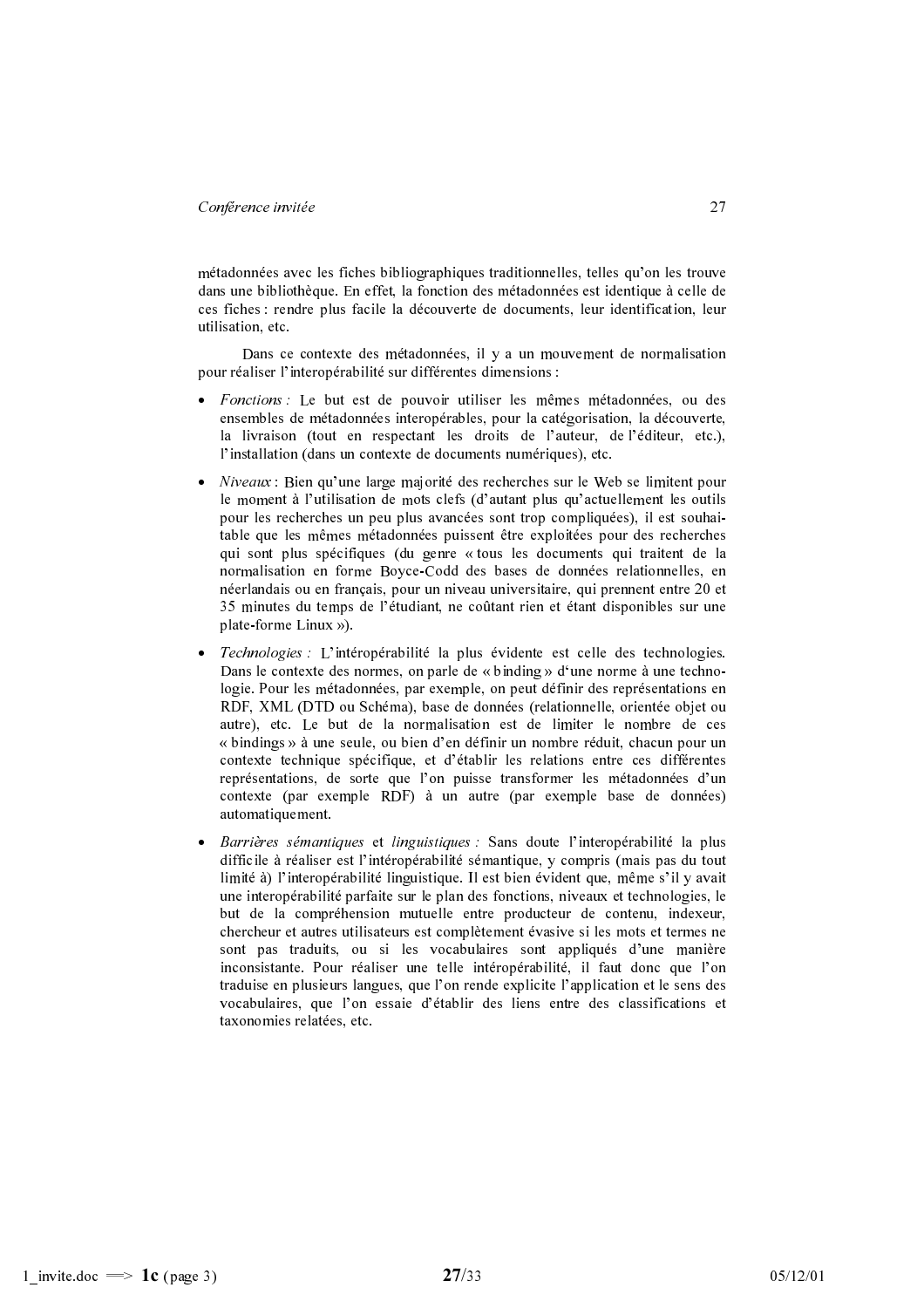# À OUOI BON ?

Le but de l'intéropérabilité paraît peut-être un peu abstrait et loin des besoins immédiats des utilisateurs finaux. En fait, il est bien facile de montrer comment ces utilisateurs peuvent profiter des effets de la normalisation.

Tout d'abord, l'intéropérabilité permet aux utilisateurs de ne pas s'enfermer dans un système clos « propriétaire ». L'exemple du World-Wide Web montre qu'il est bien possible de créer une infrastructure viable basée sur des spécifications et des normes qui sont respectées par tous les producteurs d'outils : bien qu'un document HTML soit produit avec, par exemple, l'outil de Netscape, et distribué avec, par exemple, un outil « open source » comme Apache, on peut néanmoins le consulter avec, de nouveau par exemple, l'Internet Explorer de Microsoft. La situation du Web sert aussi d'avertissement : il faut toujours rester vigilant pour défendre l'intégrité et le respect des normes...

Ce libre choix entre différentes options pour les outils et la possibilité de les utiliser en différentes circonstances pour réaliser une infrastructure technique ouverte est d'autant plus important pour les universités et autres institutions académiques, que l'éducation est une des activités principales de nos organisations (avec la recherche et le service à la société). Enfermer nos contenus numériques dans des bases de documents closes nous rendrait très dépendants des fournisseurs de ces bases.

Une autre raison pour laquelle il nous faut un environnement dans lequel nous pouvons insérer des *composants* est que, dans le domaine du support technologique pour l'apprentissage, il n'y a pas de solution universelle. Bien qu'il y ait maintenant une histoire de la recherche de plusieurs décennies, on s'est surtout rendu compte que l'on comprenait très mal ce qui se passait quand quelqu'un apprenait et comment faciliter cet apprentissage avec des moyens techniques. La seule façon raisonnable et pragmatique de déployer ces technologies pour le moment est donc de permettre aux utilisateurs de composer leur propre environnement, en s'appuyant sur une collection d'outils divers et intéropérables.

La normalisation est aussi indispensable pour créer une infrastructure technologique de base pérenne. Dans le domaine des technologies éducatives, les résultats des projets de recherche et de développement sont perdus terriblement vite ; de la même facon, les évolutions techniques et scientifiques vont tellement vite que les outils ne marchent plus quand arrive une nouvelle génération de systèmes d'exploitation, de protocoles de réseaux, etc. Cette situation rend presque impossible tout impact réel sur la pratique de l'éducation et de l'apprentissage. Les normes peuvent créer une certaine stabilité qui permettrait de commencer un développement incrémental plutôt que de devoir re-développer systématiquement les mêmes fonctionnalités.

Pour illustrer le fait que ce besoin est également présent dans le monde de la formation industrielle, il faut réaliser qu'un avion a une durée de « vie active » d'environs 30 ans. On peut imaginer qu'il n'est pas évident d'utiliser les matériaux d'entraînement pour les techniciens de maintenance, 20 ans après que ce matériel ait été livré avec l'avion - essayez simplement de vous imaginer le contexte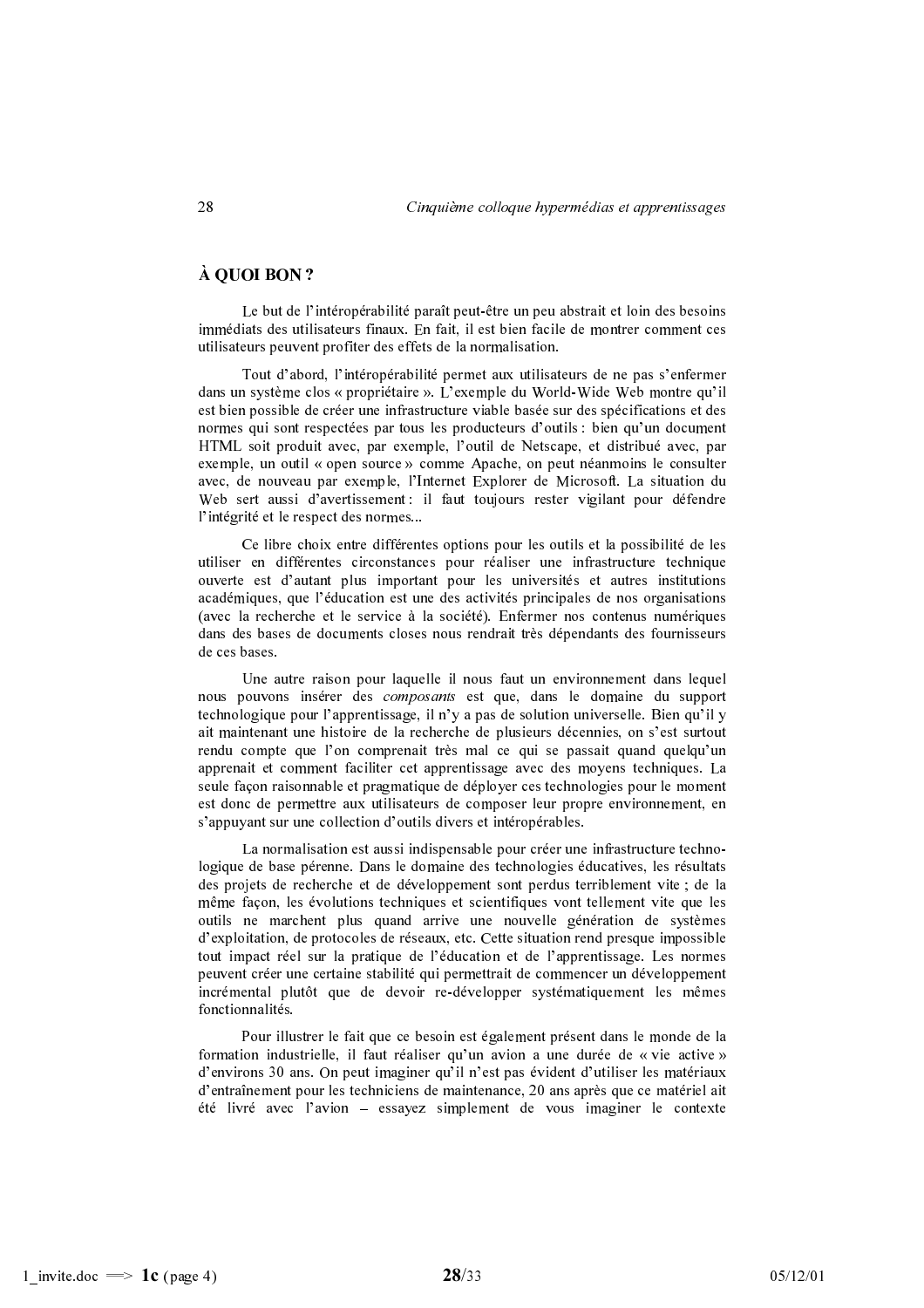technologique des années 80... Apparemment, ce n'est pas un hasard si la normalisation dans ce domaine a vraiment commencé avec les initiatives de l'AICC (« Aviation Industry CBT Committee »). Enfin, il faut aussi remarquer qu'une norme n'impose pas une implémentation. Du point de vue des organisations commerciales, elle crée plutôt une opportunité de compétition. Du point de vue des organisations orientées vers l'« open source », la normalisation rend possible la collaboration à grande échelle. En fait, une norme crée un contexte où l'on se met d'accord sur certains principes, pour pouvoir collaborer (ou faire concurrence) sans que cela mène au chaos complet où règne le droit du plus fort...

# NORMALISATION DES MÉTADONNÉES PÉDAGOGIQUES

Dans le domaine des technologies éducatives, les travaux de normalisation les plus avancés concernent les métadonnées pédagogiques. Le but principal de cette normalisation est de faciliter la réutilisation, la production des documents pédagogiques numériques étant difficile et laborieuse (Duval et al., 2001).

Ces travaux de normalisation concernent plus précisément le schéma, c'est à dire la structure des champs décrivant un document pédagogique, ainsi que leurs définitions et leurs domaines (les valeurs possibles en termes de vocabulaires, taxonomies, classifications et ontologies).

Ce schéma est défini dans la norme « Learning Object Metadata » ou LOM. Elle est basée sur le travail initial du projet ARIADNE (devenu depuis Fondation ARIADNE), qui avait proposé dès 1995 une recommandation pour des métadonnées pédagogiques. L'année suivante, des outils d'indexation et de stockage (le Knowledge Pool ou « vivier de connaissances ») avaient été développés, puis les premières expérimentations avaient été menées afin de tester le partage et la réutilisation des documents pédagogiques (Duval et al., 2001).

En 1997, le consortium américain « Instructional Management Systems » (IMS) et ARIADNE ont conclu un « Memorandum of Understanding » afin de collaborer, entre autres, au développement des métadonnées. Un premier résultat a consisté en 1998 en une proposition commune soumise à l'IEEE « Learning Technologies Standardization Committee », la plus ancienne organisation de normalisation dans le domaine des technologies éducatives.

En 1999, une organisation Européenne, le «Learning Technologies Workshop » a été créée au sein du Centre Européen de Normalisation (CEN). Entretemps, l'organisation « Advanced Distributed Learning » (ADL), issue de l'armée américaine, avait adopté LOM comme spécification de référence pour les métadonnées éducatives, ce qui a fini, en 2000, par rendre LOM plus ou moins incontournable pour les compagnies commerciales, telles que SUN, Microsoft, mais aussi Netg, KnowledgePlanet, etc.

Finalement, en avril 2001, c'est à dire 6 ans après le travail initial d'ARIADNE, l'adoption de LOM est effective : une trentaine d'experts votent sur l'acceptation finale de cette spécification en tant que norme internationale. Cette période peut paraître assez longue... et elle a certainement parfois paru très longue à ceux qui s'en sont occupés. Toutefois il faut beaucoup de temps pour arriver à un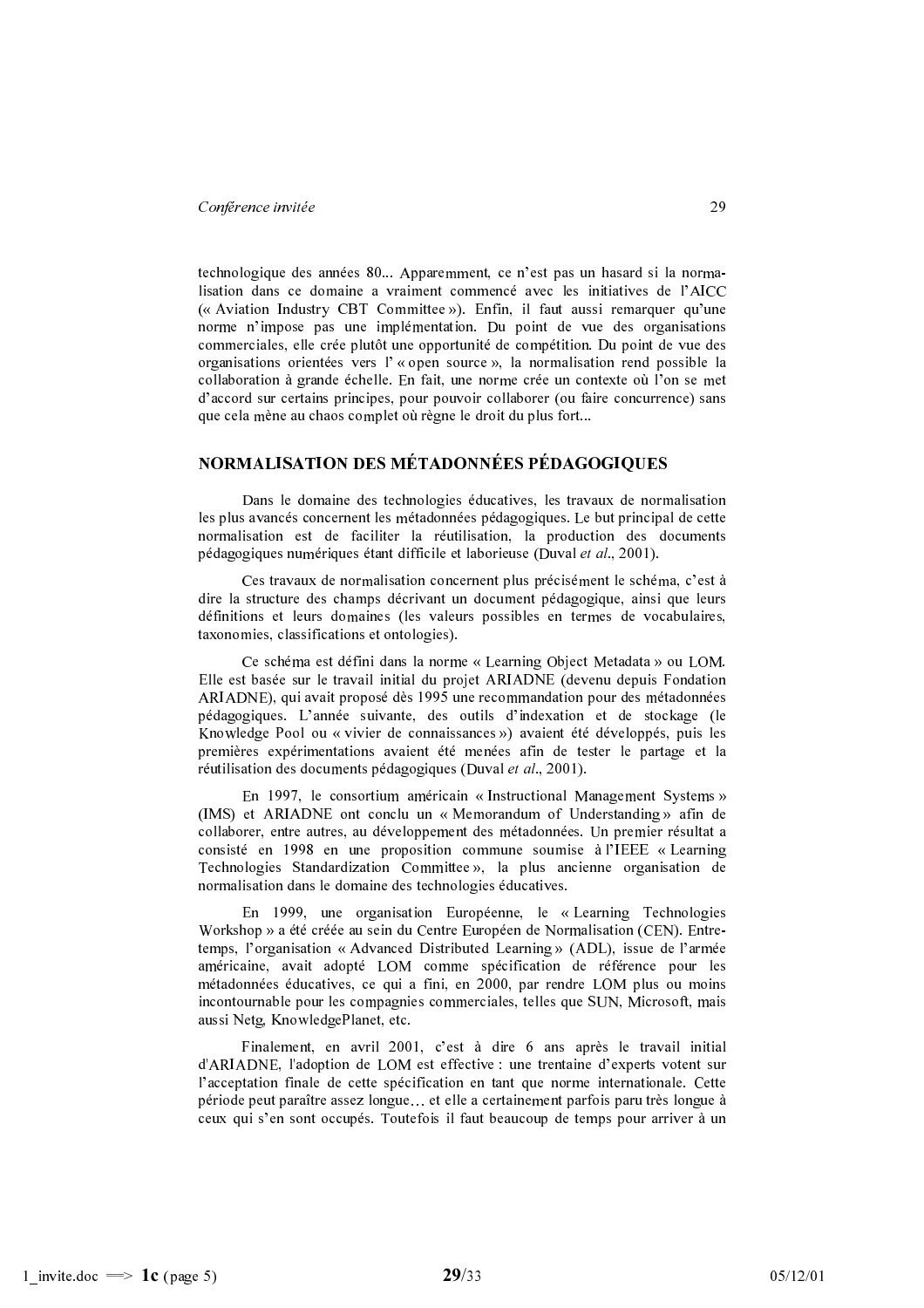consensus dans un processus ouvert où tout un chacun peut participer, contribuer et critiquer... Il faut donc que la spécification atteigne une certaine maturité, étant entendu que la norme devrait devenir un des fondements de l'infrastructure mondiale pour les 5 à 15 ans qui viennent – bien que l'on discute déjà d'une 'version 2' plus sophistiquée gardant la compatibilité avec le LOM v1.0.

# Le schéma LOM

Si l'on examine un peu plus en détail le schéma LOM, les différents éléments sont regroupés en neuf catégories :

- La catégorie *Général* : dans cette catégorie, on trouve des éléments relatifs à la description du document pédagogique proprement dit, tels que le titre, la langue du document, une description et des mots clefs, le niveau de granularité (média, leçon, cours, curriculum);
- La catégorie Cycle de vie : contient des informations sur l'historique, l'état actuel du document et les différentes contributions effectuées ;
- La catégorie *Méta-métadonnées* : on retrouve dans cette catégorie des éléments portant sur les caractéristiques de la description et non sur celles du document lui-même. Font partie de cette catégorie :
	- une entrée unique correspondant au système d'identification (comme ARIADNE, URL, etc.),
	- $-$  la langue de la description,
	- $-$  les contributions, y compris les entités (personnes, organisations) avant contribué et la date de leur contribution (un type spécifique de contribution étant la validation) :
- La catégorie Technique : Afin de faciliter l'utilisation d'un document dans un contexte pédagogique, un certain nombre d'éléments permet d'en décrire les caractéristiques techniques :
	- $-$  le format : type MIME,
	- $-$  la taille du fichier,
	- l'emplacement du document en vue de son téléchargement,
	- les contraintes techniques d'utilisation telles que la version du navigateur ou du système d'exploitation,
	- des informations complémentaires sur l'installation;
- La catégorie Pédagogique : Le schéma « Learning Objects Metadata » contient bien évidemment un nombre important d'informations de nature pédagogique telles que :
	- le type d'interactivité : on fait la distinction entre documents expositifs (où l'apprenant lit, écoute ou regarde, d'une façon plutôt passive) et actifs (où l'apprenant s'engage activement comme avec une simulation),
	- $-$  le type de document (exercice, simulation, questionnaire à choix multiples,  $etc.$ ).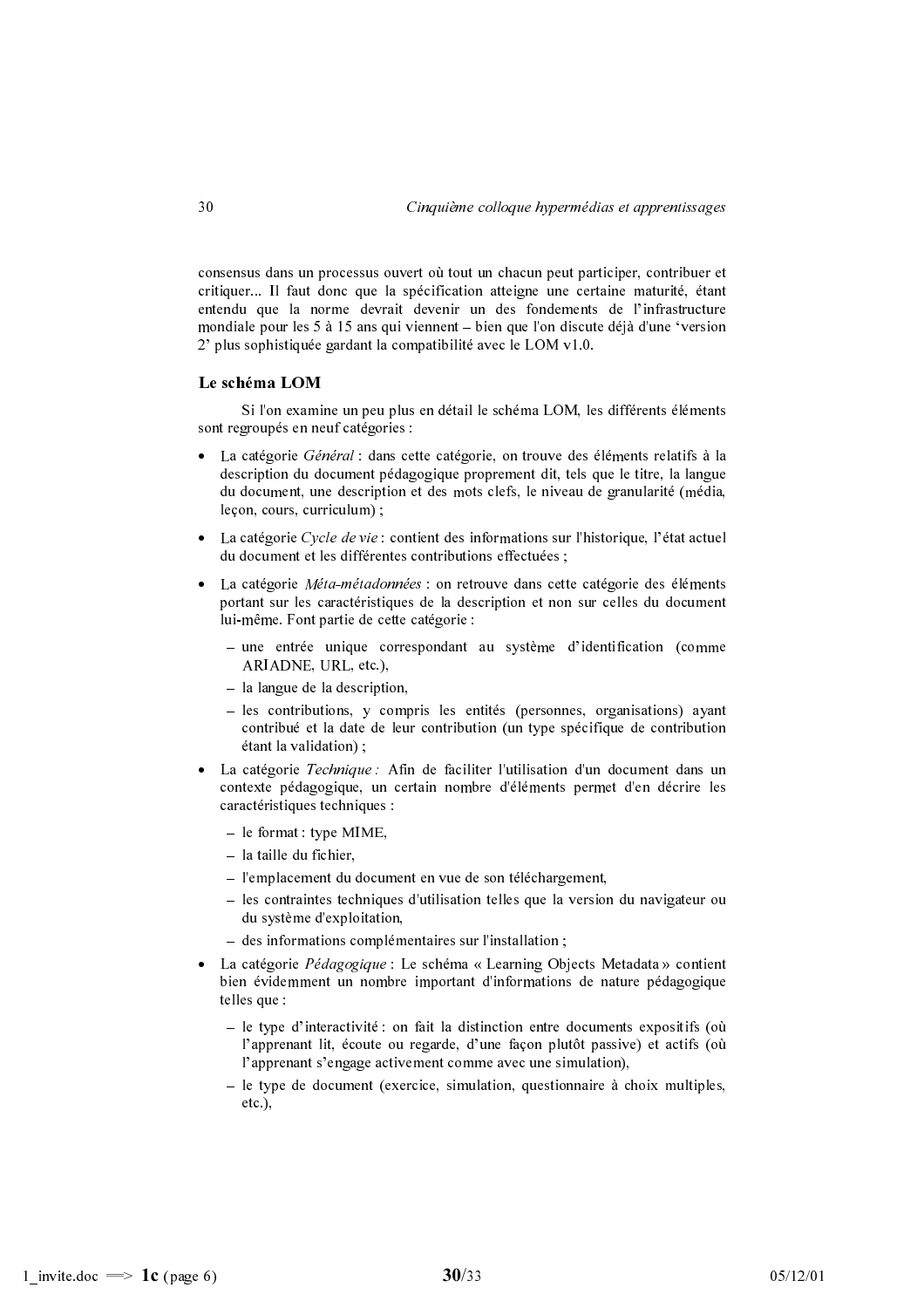- le niveau d'interactivité.
- $-$  la densité sémantique,
- le rôle de l'utilisateur de la ressource (professeur, auteur, apprenant ou administrateur).
- le contexte pédagogique (depuis l'éducation primaire jusqu'au niveau postgrade).
- le niveau de difficulté,
- la durée pédagogique (le temps dont a besoin un apprenant typique),
- les droits d'utilisation décrivent les conditions sous lesquelles l'usage du document est autorisé. Il faut noter que cette catégorie est assez minimaliste, le LOM n'avant pas vraiment pour but de faciliter le « e-commerce ». L'idée est plutôt ici de s'appuyer sur des normes complémentaires dans ce domaine, comme celles en cours de développement dans des organisations comme INDECS et autres. Pour le moment, cette catégorie indique si le document est disponible de façon libre et s'il existe des restrictions liées au copyright ;
- La catégorie Relations : il est parfois bien utile de décrire les relations existant entre le document courant et d'autres documents liés. Cette catégorie contient un ensemble d'informations permettant d'identifier les documents liés et la nature de ces relations :
- La catégorie Annotations : cette catégorie peut être utilisée pour ajouter des commentaires sur l'utilisation pédagogique du document, en précisant l'origine et la date de ces commentaires :
- La catégorie *Classifications* : cette dernière catégorie, essentielle pour proposer un schéma ouvert, permet d'indiquer où se place le document dans une classification donnée. Dans l'exemple d'ARIADNE, on utilise cette catégorie pour placer le document dans une classification sémantique dynamique, en indiquant la discipline et les concepts présentés dans le document. Grâce à ces classifications, on peut réaliser l'interopérabilité sémantique (Forte et al., 1999).

Il est important de noter que de nombreux éléments peuvent recevoir plusieurs valeurs (tout comme certaines catégories). Par exemple, en utilisant plusieurs classifications, on pourra préciser où se place le document dans différentes taxonomies sémantiques, telles que Universal Decimal Classification, Dewey Decimal Classification, etc.

Par ailleurs, un des buts explicites du LOM est de faciliter le multilinguisme, aussi bien au sein des documents que dans leur description. A chaque fois que l'on doit saisir des textes libres (plutôt que de sélectionner des valeurs d'un vocabulaire prédéfini), la notion de « LangString » proposée par le schéma permet de définir un texte en différentes langues. Une indication précise la langue utilisée ainsi que son éventuelle variante géographique, comme par exemple  $fr$ - $fr$  et  $fr$ -ca pour « français pratiqué en France » et « français pratiqué au Canada ».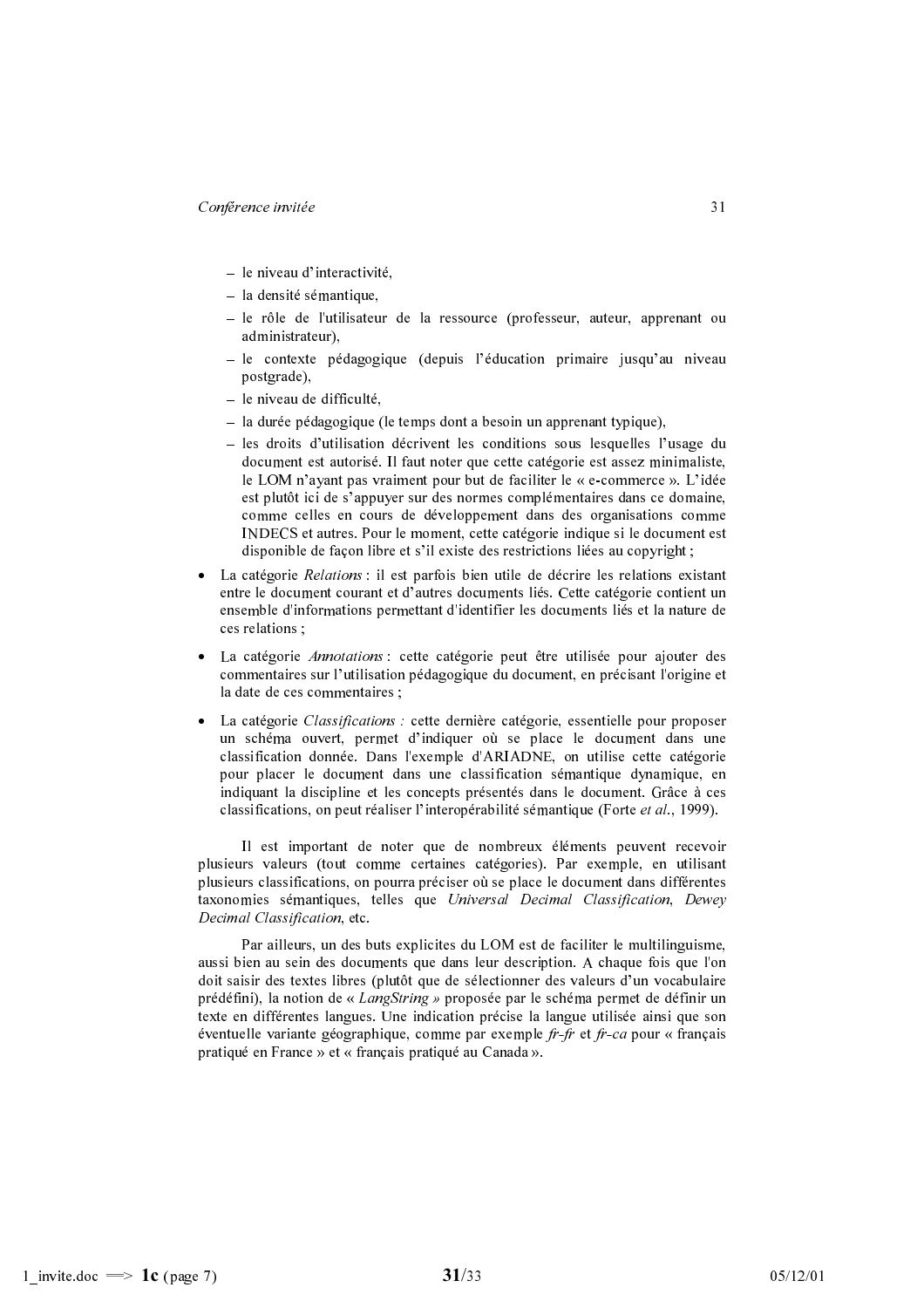# **NORMALISATION DES TECHNOLOGIES ÉDUCATIVES**

#### Organisations accréditées

Dans le domaine des technologies éducatives, seules trois organisations sont accréditées pour le développement des normes.

- 1. IEEE Learning Technologies Standardization Committee (LTSC): cette organisation, qui a été la première à se consacrer au domaine dès 1996, propose quatre réunions ouvertes par an. Dominée à l'origine par les États-Unis, elle se réunit régulièrement en Europe depuis 1998. Ce comité regroupe une quinzaine de groupes de travail, dont celui du LOM qui est le plus avancé a l'heure actuelle.
- 2. CEN/CENELEC Learning Technologies Workshop (LTWS) : le but de ce comité créé en 1999 est de favoriser une organisation cohérente au niveau européen, afin de pouvoir collaborer à égalité avec les autres parties du monde, et de défendre la richesse culturelle de l'Europe, y compris sa diversité linguistique. En ce qui concerne le LOM, les travaux se concentrent sur l'intéropérabilité sémantique (vocabulaires, taxonomies, classifications et ontologies), la disponibilité de versions dans une autre langue, l'internationalisation et la localisation (traduction). D'autres groupes d'experts travaillent sur des sujets tels que la description des capabilités linguistiques ou la modélisation pédagogique (Educational Markup Language)
- 3. ISO/IEC JTC1 SC36 : dépendant de l'ISO et donc d'envergure mondiale, ce comité créé en 1999 est organisé de façon plus stricte que le LTSC ou le LTWS. Ses participants représentent des pays ou des organisations accréditées telles que la LTSC ou la LTWS. Les travaux de ce comité sont actuellement moins avancés que ceux des deux autres, l'idée étant plutôt de faire progresser les normes établies par la LTSC ou LTWS au niveau global.

#### Consortia

Dans le travail de normalisation, les consortia occupent un rôle extrêmement important. Tout d'abord dans la phase préparatoire où ces organisations réalisent le développement initial d'une spécification. Elles peuvent ensuite développer des outils permettant d'expérimenter de facon pratique ces spécifications. Quand la spécification a fait preuve d'une maturité et d'une viabilité suffisantes, elle peut être proposée au sein d'une organisation accréditée telle que la LTSC ou LTWS.

Une fois la spécification devenue norme (ce qui implique presque toujours qu'elle soit modifiée et élargie), il est courant que les consortia définissent des « profils d'application ». Ces profils leur permettent d'adapter la norme aux besoins de leur communauté, tout en respectant les contraintes définies dans la norme afin de conserver l'interopérabilité avec les autres communautés.

Dans le cas de LOM, basé sur une spécification commune d'ARIADNE et IMS, on constate aujourd'hui que ces deux organisations, mais aussi d'autres comme ADL ont défini leurs propres profils d'application. Ceci a typiquement pour conséquence de rendre certains éléments obligatoires, de restreindre les vocabulaires, ou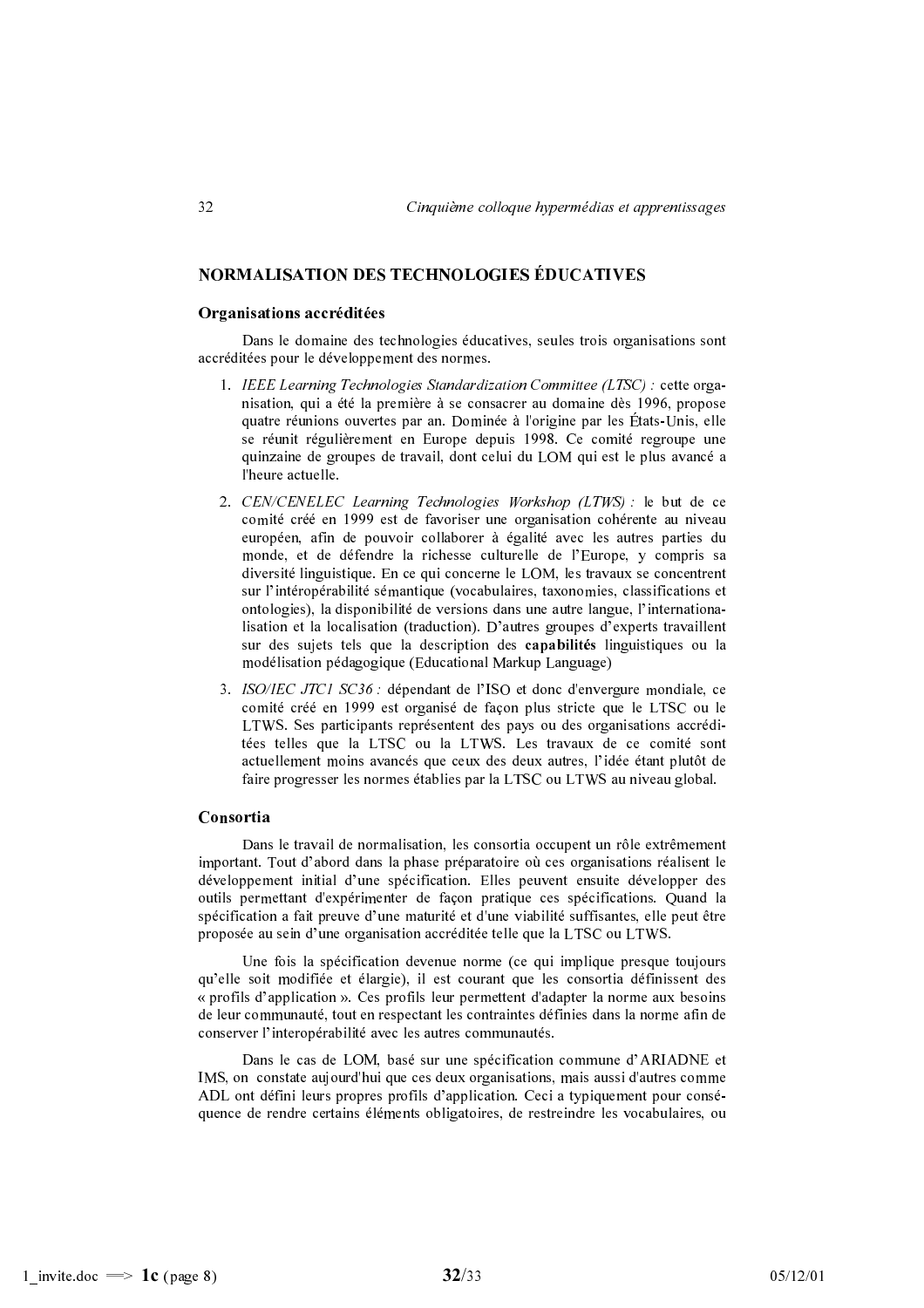encore d'imposer des vocabulaires pour des éléments pour lesquels il était impossible d'établir un consensus global au sein du LTSC (Duval, 2001).

#### **CONCLUSION**

Il paraît aujourd'hui assez certain que la normalisation des technologies éducatives progresse – même si cela ne se passe pas toujours à la vitesse que l'on pourrait souhaiter. Comme nous l'avons vu dans cet article, la normalisation des métadonnées éducatives est déjà en route, ainsi que sa mise en œuvre pratique au sein d'outils et de produits. Cette évolution devrait déboucher sur une interopérabilité approfondie aussi bien sur le plan technique qu'à un certain niveau sur le plan sémantique.

Néanmoins, il reste beaucoup à faire et de nombreuses questions importantes restent ouvertes. Tout d'abord, il existe un besoin énorme d'informer la communauté concernée : les développeurs d'outils, les décideurs, les auteurs de contenu, les chercheurs, les enseignants, les apprenants, etc. Dans ce contexte, il est très important de bien gérer les attentes : il faut éviter de créer des attentes que l'on ne pourra jamais satisfaire – souvenez-vous des promesses qui avaient été faites lors du développement dans les années 80 des systèmes tutoriels intelligents...

Sur un plan plus général, il faut se demander ce qu'il faut normaliser exactement, et dans quel ordre. Évidemment, ceci soulève des questions qui ne sont pas uniquement techniques, mais qui comportent également des aspects politiques, légaux, pédagogiques, etc.

En ce qui concerne le partage et la réutilisation des documents éducatifs numériques, il paraît clair que les métadonnées faciliteront l'identification et le téléchargement de documents pertinents. Mais d'autres problèmes resteront à régler. Par exemple, il nous faut plus de recherche sur le thème de la conception pour la réutilisation et l'interopérabilité (« design for reuse »). l'idée principale étant peutêtre de faciliter la réutilisation en suggérant certaines prescriptions (du genre « couvrez un sujet bien spécifique pour chaque document », « évitez de référer directement à autres documents », etc.). Un autre problème en lien avec le précédent concerne l'interface utilisateur, qui risque de devenir trop hétérogène à force de mélanger des documents de sources différentes. Une approche possible consiste à séparer plus strictement le contenu et la présentation, ce qui permet d'adapter la présentation au contexte. Certaines nouvelles technologies (XML, XSL-T, CSS, etc.) pourraient faciliter cette approche.

Pour terminer, il faudrait se poser la question du but de la normalisation. Estce pour augmenter la flexibilité des outils et des produits, ou pour faciliter la collaboration entre les partenaires, y compris entre l'industrie et le monde académique, ou pour commercialiser ou industrialiser l'éducation? Voilà des questions assez importantes. Je vous invite à y réfléchir et à participer à la discussion !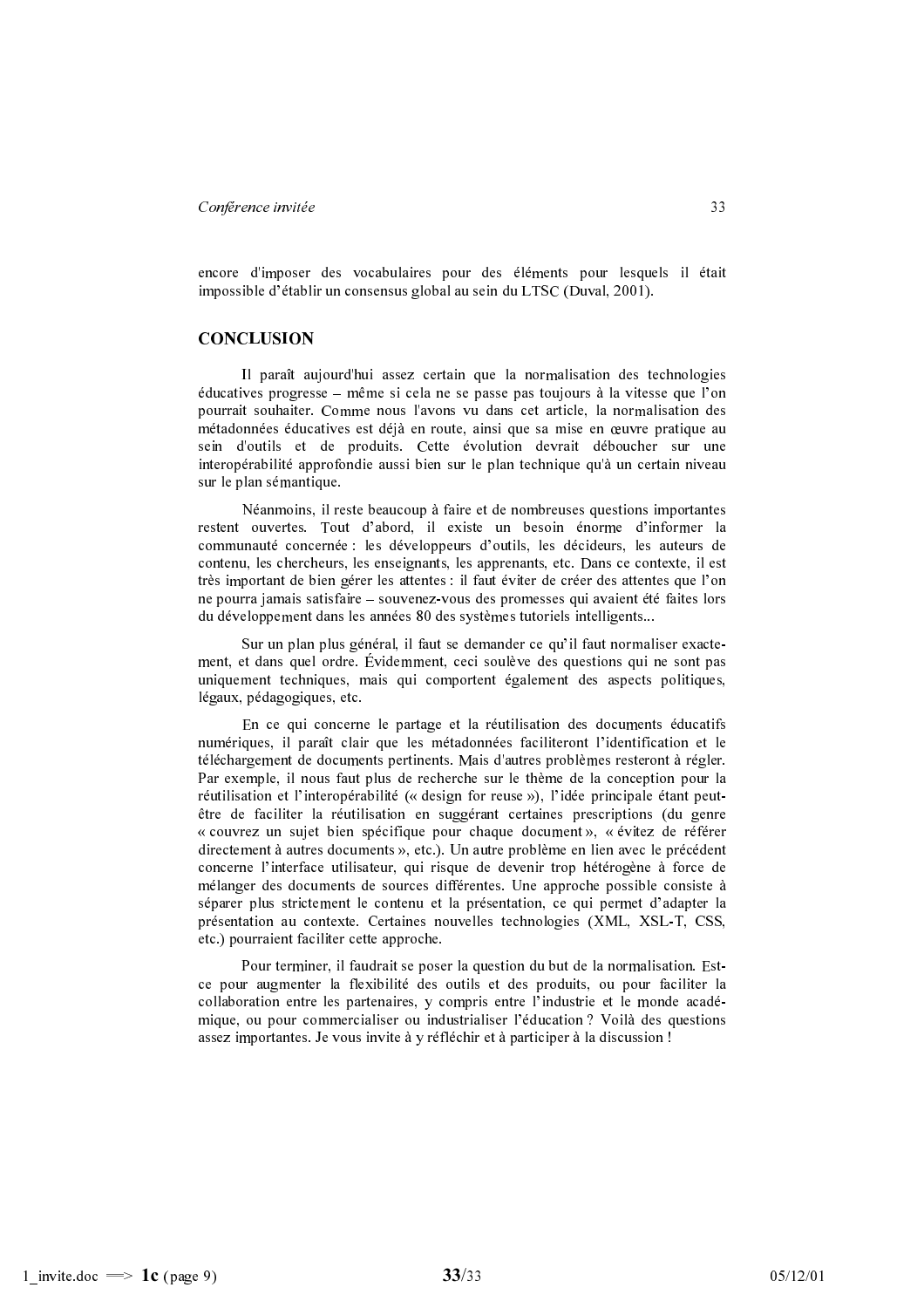# **RÉFÉRENCES**

- ADL: http://www.adlnet.org/
- ARIADNE: http://www.ariadne-eu.org/
- CEN/CENELEC LTWS : http://www.cenorm.be/isss/Workshop/LT/Default.htm

IEEE LTSC : http://ltsc.ieee.org/

 $IMS: http://www.imsproject.org/$ 

#### **BIBLIOGRAPHIE**

- Berners-Lee T. (1999). Weaving the Web The Original Design and Ultimate Destiny of the World Wide Web by its Inventor.
- Collis B. (2001). Linking Organizational Knowledge and Learning, Proceedings of ED-Media 2001: World Conference on Educational Multimedia, Hypermedia and Telecommunications, June 25-30, 2001, Tampere, Finland, p. 311-316.
- Duval E. et al. (2001). The ARIADNE Knowledge Pool System, Communications of the ACM, May 2001, vol. 44, n° 5, p. 73-78. http://www.acm.org/pubs/citations/journals/cacm/2001-44-5/p72-duval/
- Duval E. (2001). Standardized Metadata for Education: a Status Report, Proceedings of ED-Media 2001: World Conference on Educational Multimedia, Hypermedia and Telecommunications, June 25-30, 2001, Tampere, Finland, p. 458-463.
- Forte E. et al., (1999). Semantic and Pedagogic Interoperability Mechanisms in the Ariadne Educational Repository, ACM SIGMOD Record, vol. 28, n° 1, p. 20-25.
- Paepcke A. et al. (1998). Interoperability for Digital Libraries Worldwide. Communications of the ACM, April 1998, vol. 41, n° 4, p. 33-42.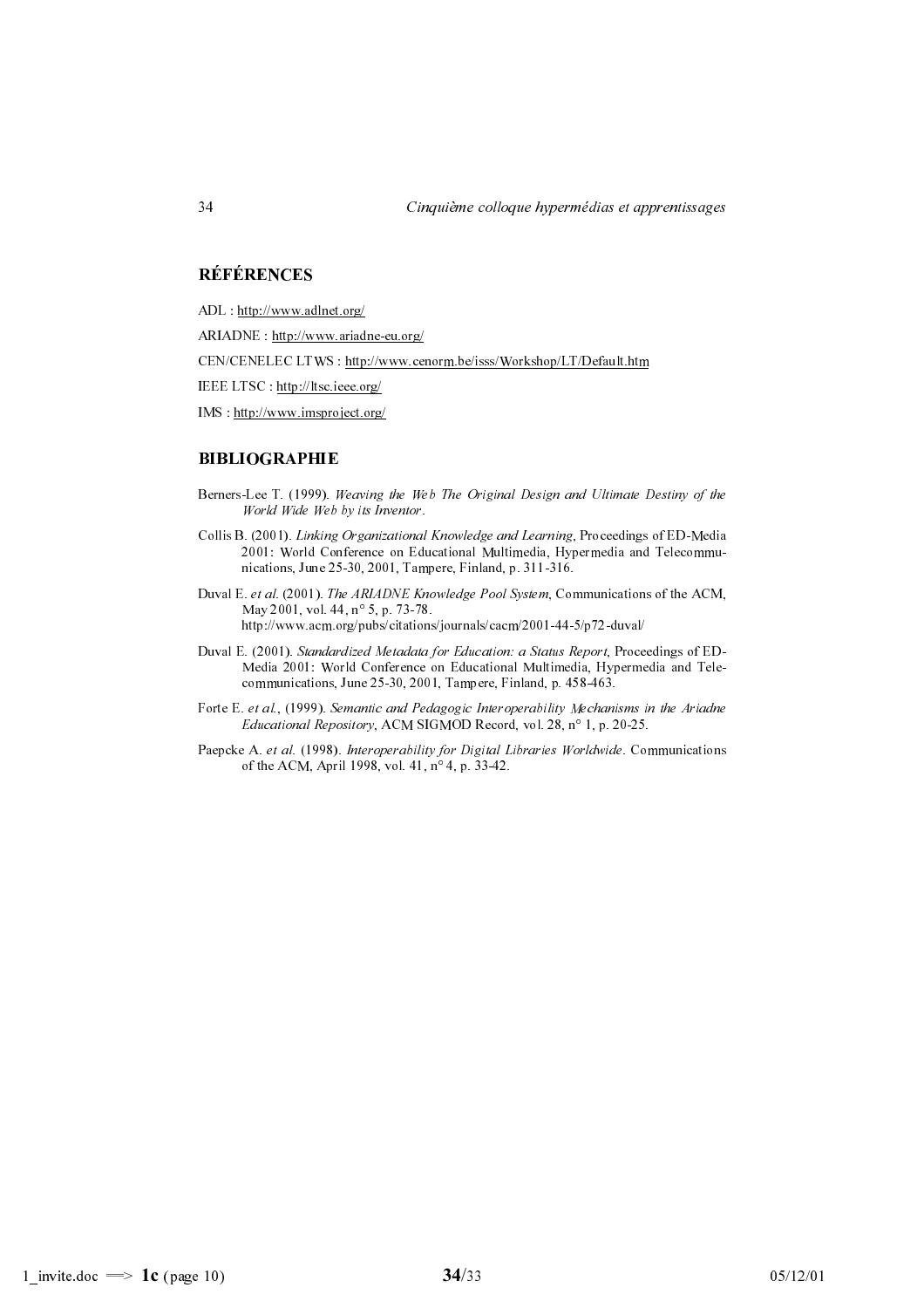# HYPERMÉDIAS → CULTURE → APPRENTISSAGE

## **Ian HART et Denis MEYER**

Université de Hong Kong

Une vue du monde peut tout imaginer, sauf une autre vue du monde. Umberto Eco (1984, p. 12)

Résumé : Les technologies de l'information et de la communication appliquées à l'enseignement (TICE) rendent possible la création de nouveaux environnements qui s'étendent au-delà de la salle de classe et de l'école. Elles apportent également de la souplesse dans la conception des apprentissages, elles permettent un recentrage sur l'apprenant, elles facilitent des scénarios de collaboration et enfin elles débouchent sur de multiples applications. Cependant, la production de matériel et d'environnements adaptés aux TICE exige qu'on prenne conscience des questions culturelles et, en conséquence, des styles d'apprentissage. En fait, les éléments culturels forment des paramètres à de nombreux niveaux : ils incluent des hypothèses concernant l'intelligence et la motivation, ils prennent en compte les modes de communication humaine et de fonctionnement social. Dans cet article, je présenterai certaines hypothèses fondées sur des exemples de matériel didactique produit dans le cadre de l'enseignement de trois langues différentes : le français, l'italien et le chinois.

Mots-clés : multimédias, constructivisme, enseignement de langues, scénarios didactiques.

Abstract: Information and communication technology applied in educational settings allows creating new environments that go beyond the classroom and the school. They also provide ease in the design of learning, they allow to centre around the learner, they facilitate collaboration scenarios and generate multiple applications. However, the production of material and environments suitable for educational technology requires to take into account cultural questions and, as a consequence, learning styles. Moreover, cultural elements form parameters at many levels : they include hypotheses concerning intelligence and motivation, they take into account human communication modes and social functioning. In this article, I will present some hypotheses based on examples from didactical material produced for language teaching in three different languages : French, Italian and Chinese.

**Keywords**: multimedia, constructivism, language teaching, didactical scenarios.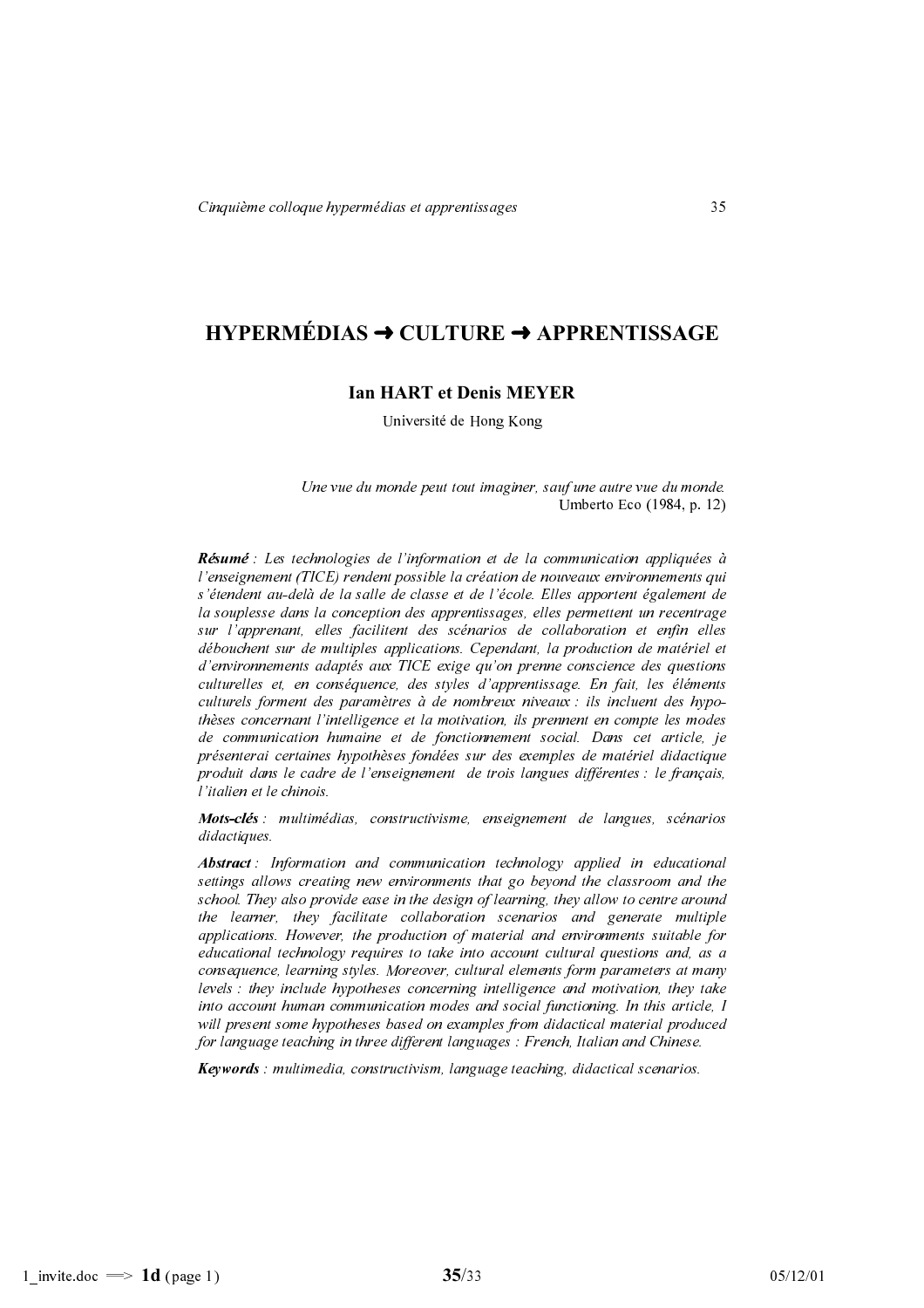# **INTELLIGENCE ET CULTURE**

Comment évaluer et décrire l'intelligence ? Les tests de QI, pour les jeunes enfants, comprennent souvent un « test de mémoire visuelle » : figure 1, le sujet regarde pendant 30 secondes une sélection d'objets familiers, puis on lui demande de se rappeler autant d'objets qu'il peut. En Australie, les résultats de ces tests indiquent que la performance des enfants aborigènes des communautés traditionnelles est inférieure à celle des enfants d'origine européenne. Les enfants aborigènes rencontrant en général de grosses difficultés à l'école, et la plupart des enseignants les jugeant indisciplinés et souffrant d'une incapacité à se concentrer, il n'est pas étonnant que ce type de test ait en fait souvent servi à démontrer que les enfants aborigènes sont moins intelligents.

En 1986, la psychologue Judith Kearins publiait une expérience dans laquelle elle soumettait des enfants à un « test de mémoire spatiale » (Kearins, 1986), figure 2. Les objets employés dans ce test (des roches, des feuilles, des brindilles) étaient arrangés sur un plateau. Les enfants les observaient pendant 30 secondes puis on changeait la place de ces objets. On demandait ensuite aux enfants de replacer ces objets à leur place d'origine. La performance des enfants aborigènes pour ce test était cette fois bien meilleure que celle des enfants d'origine européenne.



Figure 1. Test de mémoire visu elle.



Figure 2. Test de mémoire spatiale.

Kearins suggère que cette différence dans les résultats vient du fait que l'idée de propriété privée n'est guère développée dans le système de valeurs des aborigènes australiens. En conséquence, la mémorisation des noms des objets est pour eux moins importante que pour les Européens. Par contre, l'observation et la mémorisation des relations spatiales dans un univers désertique sont des qualités essentielles pour le repérage et l'appréhension des directions.

Kearins fait une autre observation très intéressante : « Les enfants blancs dont la performance dans le test de mémoire spatiale était supérieure étaient néanmoins jugés paresseux par leurs enseignants, ou encore déconcentrés et sous-performants des opinions non confirmées toutefois par les dossiers scolaires ». Kearins en conclut qu'il est probable que les stratégies cognitives de ces enfants ne se conformaient pas aux exigences et aux attentes de leurs enseignants.

Kearins cite cette observation de Rowe : « L'intelligence ne fonctionne pas dans le vide (vacuum) si l'on veut s'assurer de la validité et de la pertinence de notre évaluation de l'intelligence... il faut observer la facon dont l'individu fonctionne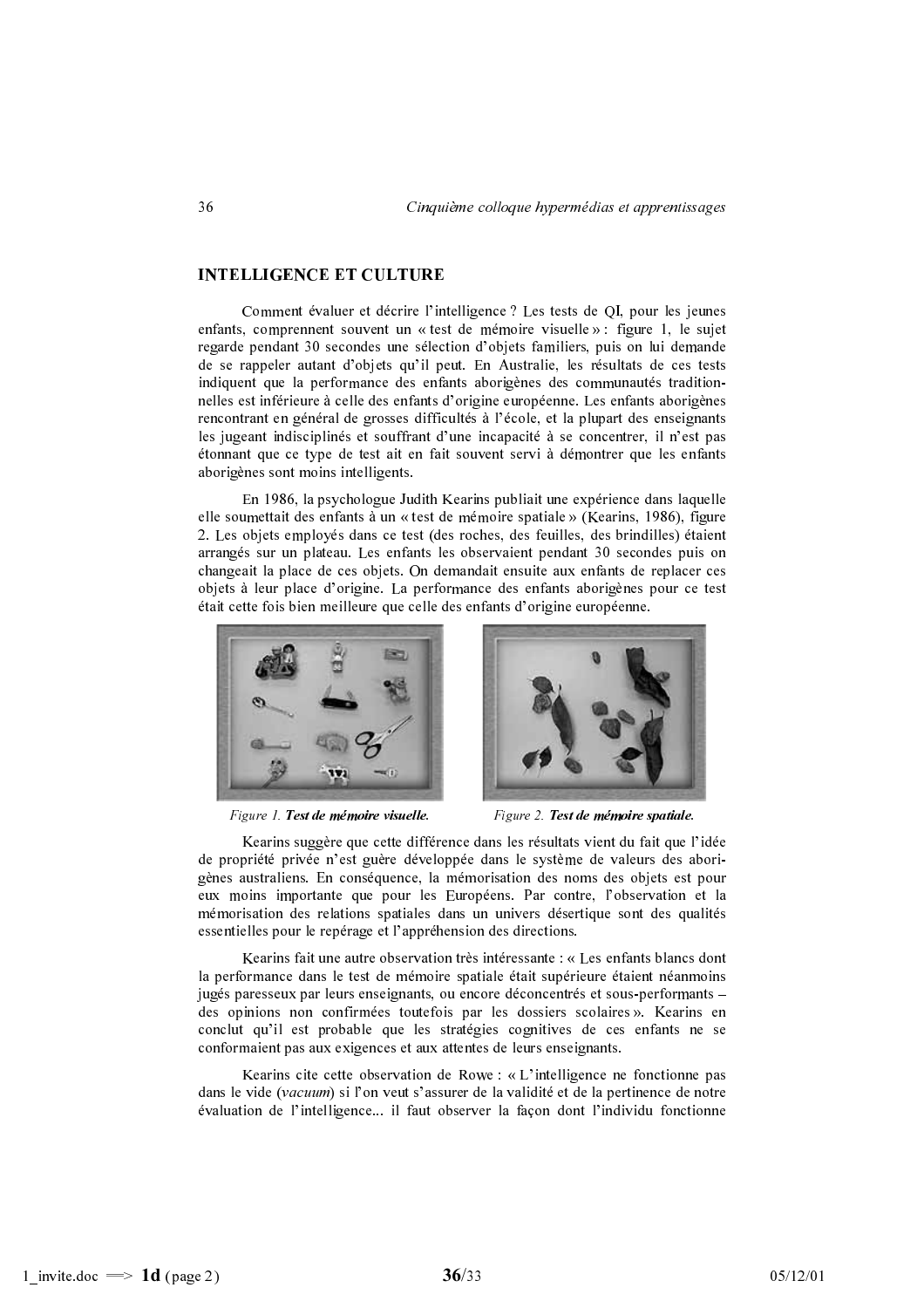dans la réalité, plutôt que dans un laboratoire ou dans une situation de test normalisé » (Rowe, 1985).

# **CONSTRUCTION DE LA CONNAISSANCE**

Cet axiome est évidemment applicable au mécanisme de l'apprentissage : l'apprentissage ne fonctionne pas dans un vide, lui aussi s'articule à la réalité, et non à une situation de laboratoire.

Dans les années 70, Ference Marton, de l'Université de Gothenburg, se demandait pourquoi certains étudiants obtenaient sur des tâches spécifiques des résultats inférieurs à d'autres étudiants d'une intelligence comparable et issus du même type de milieu (Marton & Säljö, 1976). À la suite d'une série d'expériences portant sur les jugements erronés que ces étudiants concevaient à partir de tâches de lecture et d'apprentissage, Marton concluait que souvent les étudiants appréhendaient un texte d'une manière différente de celle proposée par son auteur, ou interprétaient des consignes d'apprentissage sous un angle différent de celui initié par l'enseignant (Marton, 1988).

#### \* $VIDÉO: A private universe 2:40$

Au cours des dernières décennies, la vision objectiviste de l'apprentissage, qui tient que la connaissance existe en dehors de la conscience de l'individu, a ainsi cédé le pas à une approche plus relativiste, selon laquelle la connaissance est une construction individuelle et sociale, fondée sur l'expérience, les savoirs et les croyances de chaque individu.

En proposant une approche de l'apprentissage basée sur le développement individuel et la dimension sociale, des théoriciens comme Piaget, Freinet, Vygotsky et Bruner ont remis en question les théories prévalentes sur les systèmes d'apprentissage proposées par Thorndike et Skinner. Duffy et Cunningham ont résumé cette nouvelle approche « constructiviste » de l'apprentissage.

- L'apprentissage est un processus de construction des connaissances.
- Les visions du monde peuvent être construites en grande quantité, il existe de multiples perspectives.
- La connaissance est dépendante du contexte.
- L'apprentissage est médiatisé par des outils et des signes.
- L'apprentissage est un processus de dialogue social.
- Les apprenants participent à un processus socioculturel dont ils sont des éléments hétérogènes et multidimensionnels.
- Savoir comment connaître constitue la forme la plus avancée de la connaissance. (Duffy & Cunningham, 1996).

Dans les paragraphes suivants, nous examinerons chacune de ces propositions du point de vue d'un enseignant qui travaille dans un contexte multiculturel.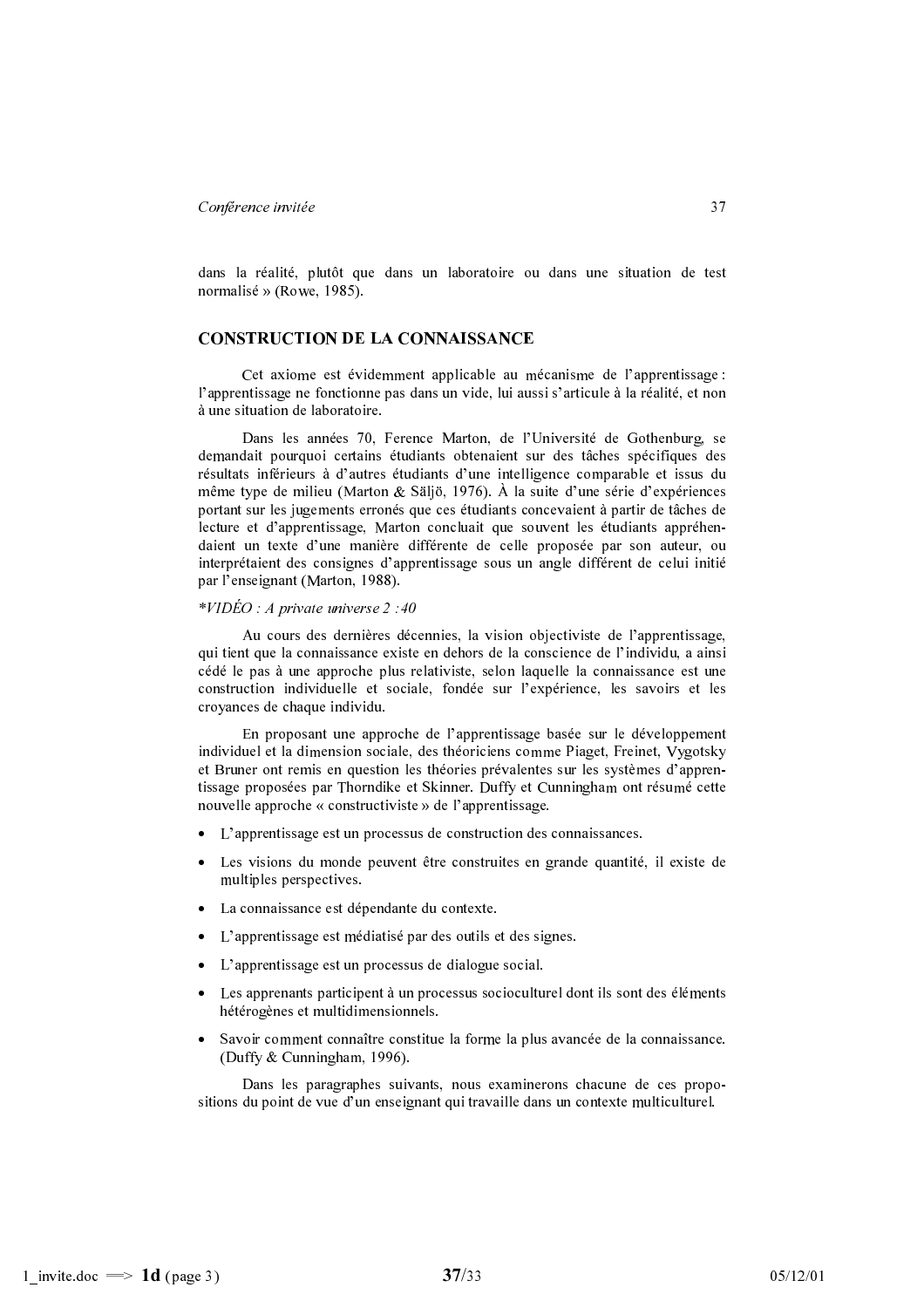# L'APPRENTISSAGE EST UN PROCESSUS DE CONSTRUCTION **DES CONNAISSANCES**

L'approche constructiviste est très importante pour les producteurs de matériaux éducatifs, surtout si on envisage d'utiliser ces matériaux dans un contexte de situations inter-culturelles. Dans le monde anglophone, nous sommes assaillis, à travers le cinéma, la télévision, les cédéroms, les sites web, etc., par les productions américaines incorporant le système de valeurs de ce pays.



Figure 3. Stand de citronnade.

On peut citer comme illustration le jeu informatique de maths « Stand de citronnade » (Lemonade Stand<sup>1</sup>). Figure 3, l'apprenant est un vendeur de citronnade ambulant. Sa tâche consiste à équilibrer l'offre (le prix des citrons et du sucre) en fonction de la demande (l'emplacement et la température), afin de fixer un prix qui lui rapportera le maximum de bénéfices. Même si ce jeu ne fait en apparence que traiter de problèmes mathématiques, un rapide examen révèle qu'il est en fait truffé de références à des valeurs culturelles

- $(a)$ La culture américaine : le stand sur le trottoir, où les enfants du quartier vendent des boissons est un symbole bien connu aux États-Unis, mais pas du tout à Hong Kong, en France ou même en Australie.
- La culture politique : l'exploitation de la demande afin de maximiser la  $(b)$ rentabilité est un concept capitaliste qui peut être mal compris ou interprété dans certains pays, même non ouvertement socialistes.
- $(c)$ La culture historique : dans les années 40 et 50 on pressait les citrons à la main, mais pour les apprenants du 21eme siècle, cette méthode peut apparaître bizarre : pourquoi en effet ne pas utiliser du concentré ?

# LES VISIONS DU MONDE PEUVENT ÊTRE CONSTRUITES EN **GRANDE OUANTITÉ**

On dit que le Président Nixon a demandé à Zhou Enlai, premier ministre de Chine, ce qu'il pensait de la Révolution française. Sa réponse fut la suivante : « Il est encore trop tôt pour en parler » (National Security Archive, 1999; Rosenberg, 1999)

<sup>1</sup> http://littlejason.com/lemonade/index.html.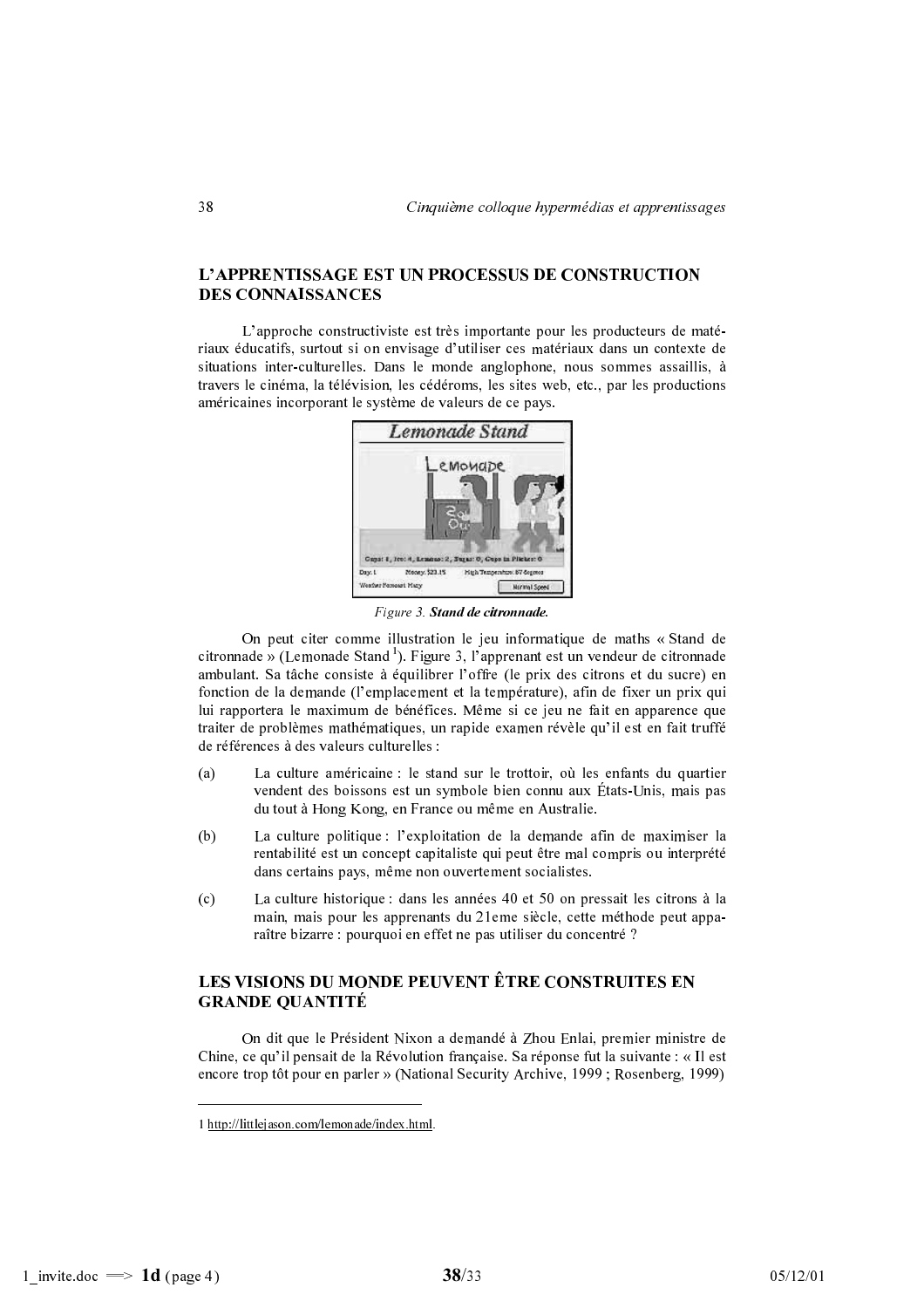Pour un Européen, apprendre le chinois présente de grosses difficultés. Pour la prononciation il faut maîtriser les tons, et pour la langue écrite il faut mémoriser des milliers d'idéographies. On voit ainsi à quel point les langues indo-européennes se ressemblent et diffèrent des langues asiatiques. Par ailleurs, il existe de grandes différences culturelles à surmonter. Par exemple, pour des raisons liées au développement de leur société au cours des cinquante dernières années, les Chinois font grand cas de la dimension historique lorsqu'ils s'expriment sur l'éducation, l'art, la famille, la société ou encore le gouvernement. La langue chinoise est ainsi imprégnée de ces convictions ou de ces croyances, et l'apprenant se doit de les comprendre et les assimiler.



Figures 4 & 5. Zouba!

En Australie, où la population est pour la plupart d'origine européenne, on commence seulement aujourd'hui à comprendre que nous sommes situés en Asie. En conséquence, le chinois et le japonais deviennent des langues de plus en plus importantes. En 1990, j'ai tourné une série de documents vidéos sur 8 jeunes Australiens qui faisaient leurs études en Chine. Leurs difficultés étaient plus souvent d'ordre culturel que linguistique.

Étant des adolescents australiens typiques  $-$  c'est-à-dire décontractés et informels – ils ont fait tout leur possible pour se faire des amis chinois.

#### \*VIDÉO – Zouba ! 2 :06 (figures 4 et 5)

FRANCESCA : il semble qu'il y ait deux différentes étapes dans une amitié. Au cours de la première étape, tout le monde est très poli. On est un peu mal à l'aise, mais on s'amuse quand même. Ce stade est résumé par le mot chinois « keqi », qui signifie politesse obligatoire. Pour passer cette étape, il faut se connaître sur une durée supérieure à 6 mois. Nous sommes ici depuis 2 ans et nous avons 2 ou 3 vrais amis chinois.

Bien sûr, l'Australie a ses propres icônes culturelles : aussi omniprésentes que les stands de limonade et aussi incompréhensibles aux étrangers. Pour les Australiens, le Vegemite est comme les escargots pour les Français et le haggis pour les Écossais. Il est naturellement difficile d'imaginer ce que peuvent en penser les Chinois.

#### $*VIDÉO-Zouba$ ! 0:51

BONNEEN : Ce soir nous avons invité nos amis chinois. Nous préparons des pizzas, la salade et un dessert de fruits avec ananas... Ce soir ils vont goûter le Vegemite pour la première fois... J'espère que tout ça va leur plaire.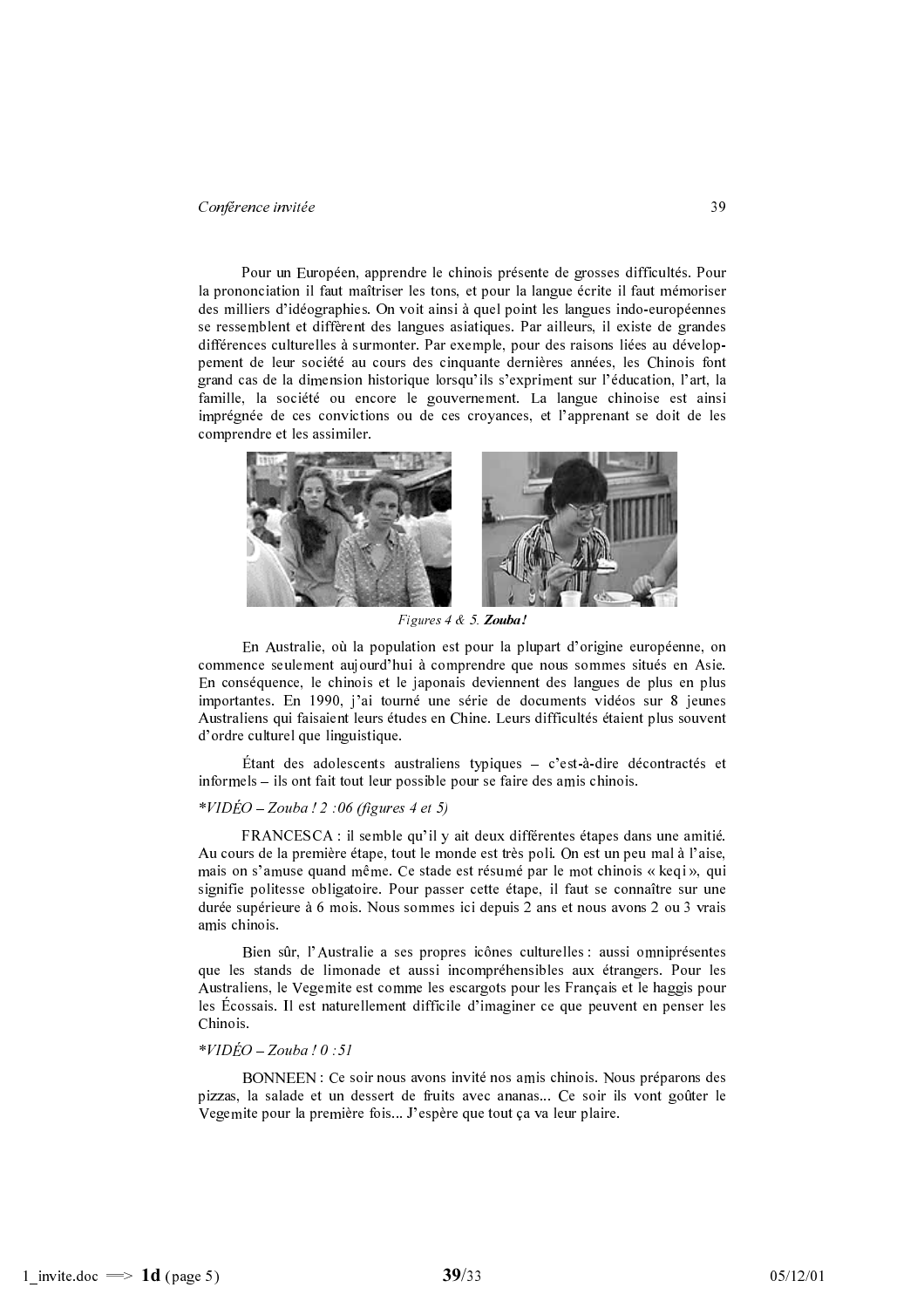## LA CONNAISSANCE EST DÉPENDANTE DU CONTEXTE

Comme les Chinois, les Français ont aussi des traditions et des convictions bien ancrées sur l'éducation et la société. Celles-ci imprègnent tous les aspects de la vie. Un apprenant en français devra comprendre ce système de croyances s'il veut réussir. Quels sont les principaux traits de caractère des Français selon quelques jeunes Français ?

*\*VIDÉO – Chauvigny 1:02* 

la bonne bouffe... accueillant... avancé en science et industrie... égoïste...

Pour une adolescente australienne qui vient d'arriver en France, le plus important c'est l'image qu'on a de soi et la manière dont on est accepté par les amis. Si l'on a confiance en soi, on progressera vite, car l'aisance en langue sera portée par la nécessité de communiquer quotidiennement avec son entourage.

 $*VIDÉO-Chauvigny 1:03$ 

MARCHESSOU : Tanya, tu es élève de troisième au Collège de Chauvigny. Tu parles bien français, tu t'es intégrée, tes professeurs me l'ont dit. Est-ce que tu avais fait du français en Australie avant de venir ?

TANYA : Il y a cinq années j'ai fait du français à l'Alliance Française en Canberra, et aussi i'ai fait du francais maintenant dans ma classe de Year  $9 - c$ 'est l'équivalent de troisième... J'avais du peur de les autres étudiants me trouvent stupide, parce qu'en anglais je parle couramment, je comprends tout, mais en français je parle comme ça...

MARCHESSOU : Dis-moi, quand tu es arrivée au premier jour au Collège Gérard Philippe, comment ça s'est passé ?

TANYA : C'était passé très bien. J'avais peur quand même mais mes amis, j'avais beaucoup des amis... tout le monde est très gentil, et...

MARCHESSOU : Personne ne s'est moqué de toi...

TANYA : Non, personne.

# L'APPRENTISSAGE EST MÉDIATISÉ PAR DES OUTILS ET DES **SIGNES**

Vygotsky suggère qu'il existe deux types de moyens médiatiques : les outils (outils techniques) et les signes (outils sémiotiques) (Vygotsky, 1978). S'il est vrai que c'est la culture qui crée l'outil, il n'en reste pas moins que l'outil peut changer la culture. Le cas de la télévision et de nos jours celui de l'ordinateur sont deux parfaites illustrations de cette idée.

À Northwestern University (Chicago), Prof Thomas Simpson a développé une méthode innovatrice pour enseigner l'italien aux étudiants américains. Parallèlement à l'étude des textes traditionnels, les étudiants déconstruisent des genres populaires, tel que le feuilleton (Telenovela). Ils sont ensuite encouragés à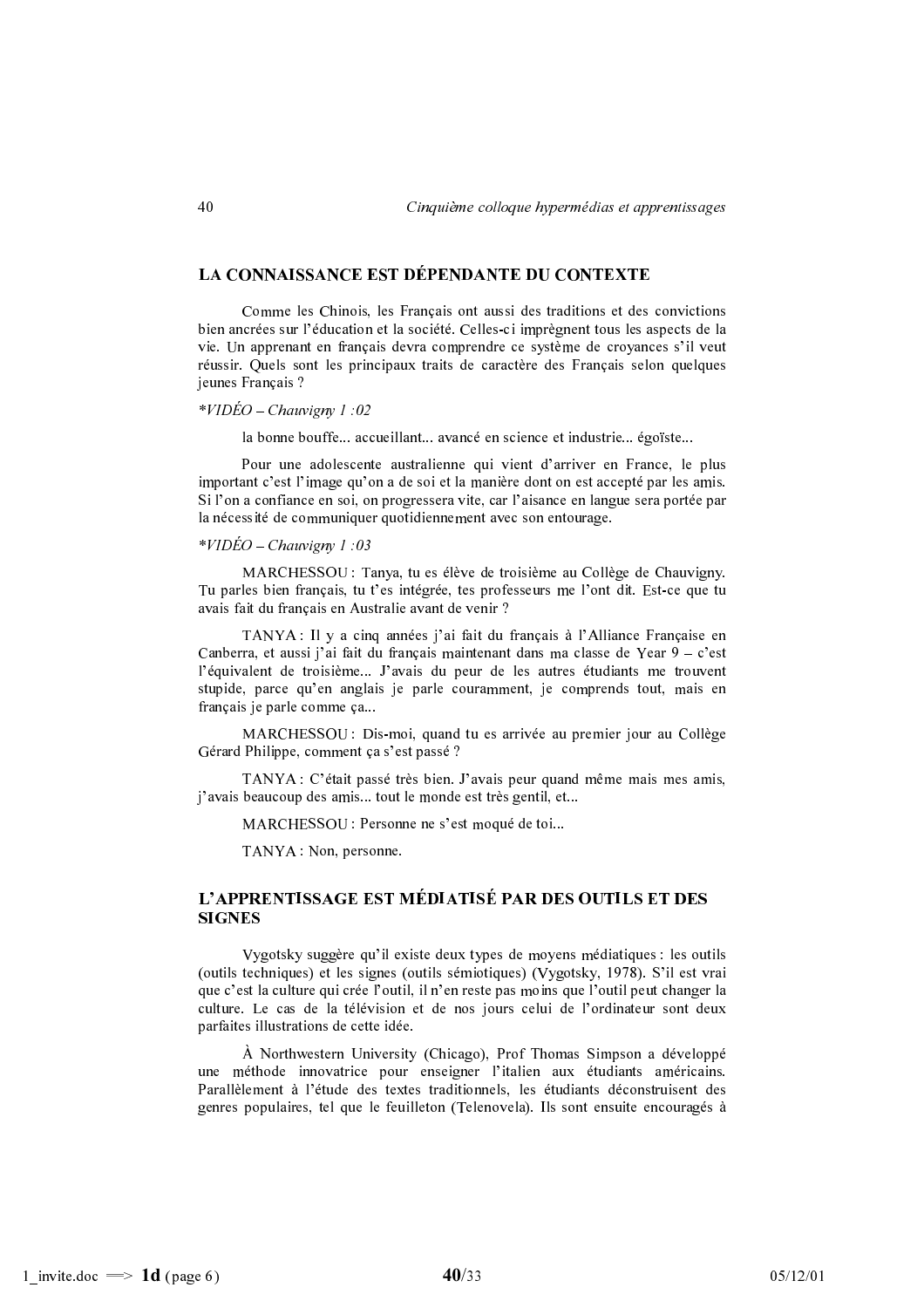mettre en scène et jouer leur propre feuilleton qu'ils ont nommé « Navigare il fiume d'amore senza remo ». Cette production est régulièrement diffusée sur Internet. Les étudiants ont trouvé ce travail très motivant. Tous les préceptes de l'apprentissage constructiviste sont exemplifiés dans ce type d'entreprise<sup>2</sup>.

 $*VIDÉO-Telenovela 1:43$ 

# LES APPRENANTS PARTICIPENT À UN PROCESSUS **SOCIOCULTUREL DONT ILS SONT DES ÉLÉMENTS HÉTÉROGÈNES ET MULTIDIMENSIONNELS**

Hongkong est une cité cosmopolite qui dépend étroitement du commerce international, des industries de service et du tourisme. Il est donc d'autant plus étonnant de constater que les étudiants de cette ville tournée vers l'extérieur ont en fait des idées plutôt insulaires. Par ailleurs, peu d'entre eux ont fait l'expérience directe de la vie culturelle d'un autre pays. La langue maternelle est le cantonais et c'est la langue d'enseignement dans 80% des écoles. L'anglais est la *lingua franca*, celle du commerce et du tourisme. L'anglais est également langue d'enseignement dans 20% des écoles et dans les sept universités locales.

La motivation principale derrière la décision d'apprendre une langue européenne à Hong Kong est que la maîtrise de cette langue devrait faciliter l'accès de l'apprenant à la culture d'un pays particulier en Europe. Le cas de l'anglais est différent, cette langue étant percue comme un outil de communication internationale et à ce titre, dépourvue de « matière » culturelle propre, ou en tout cas diluée par son processus de diffusion globale. Le français, ou l'allemand par exemple, restent au contraire des langues fortement identifiées à l'espace national où elles sont utilisées. Cette perception, justifiée ou non, des langues européennes comme simples instruments de communication « locale », combinée avec la connaissance rudimentaire de l'Europe dont font preuve la plupart des étudiants de Hong Kong, entraînent nécessairement certains ajustements et aménagements dans les cursus d'apprentissage des langues européennes. Ces ajustements concerneront en particulier le type de matériel présenté, la sélection des documents, le choix des références et des contextes, l'étendue des champs de discussion etc. Mais de manière plus essentielle encore, l'identification langue-culture locale suscite normalement chez l'apprenant le réflexe spontané d'explorer l'interface culture-à-culture, autrement dit, de tester la dualité « culture de l'apprenant » vs « culture cible ». La stratégie d'enseignement qui en découle, résolument constructiviste, sera ainsi basée sur une dimension interculturelle prenant en compte les éléments contextuels qui ont une influence sur la perception par l'apprenant de la culture cible.

<sup>2</sup> http://www.italian.nwu.edu/telenovela/telenovela.html.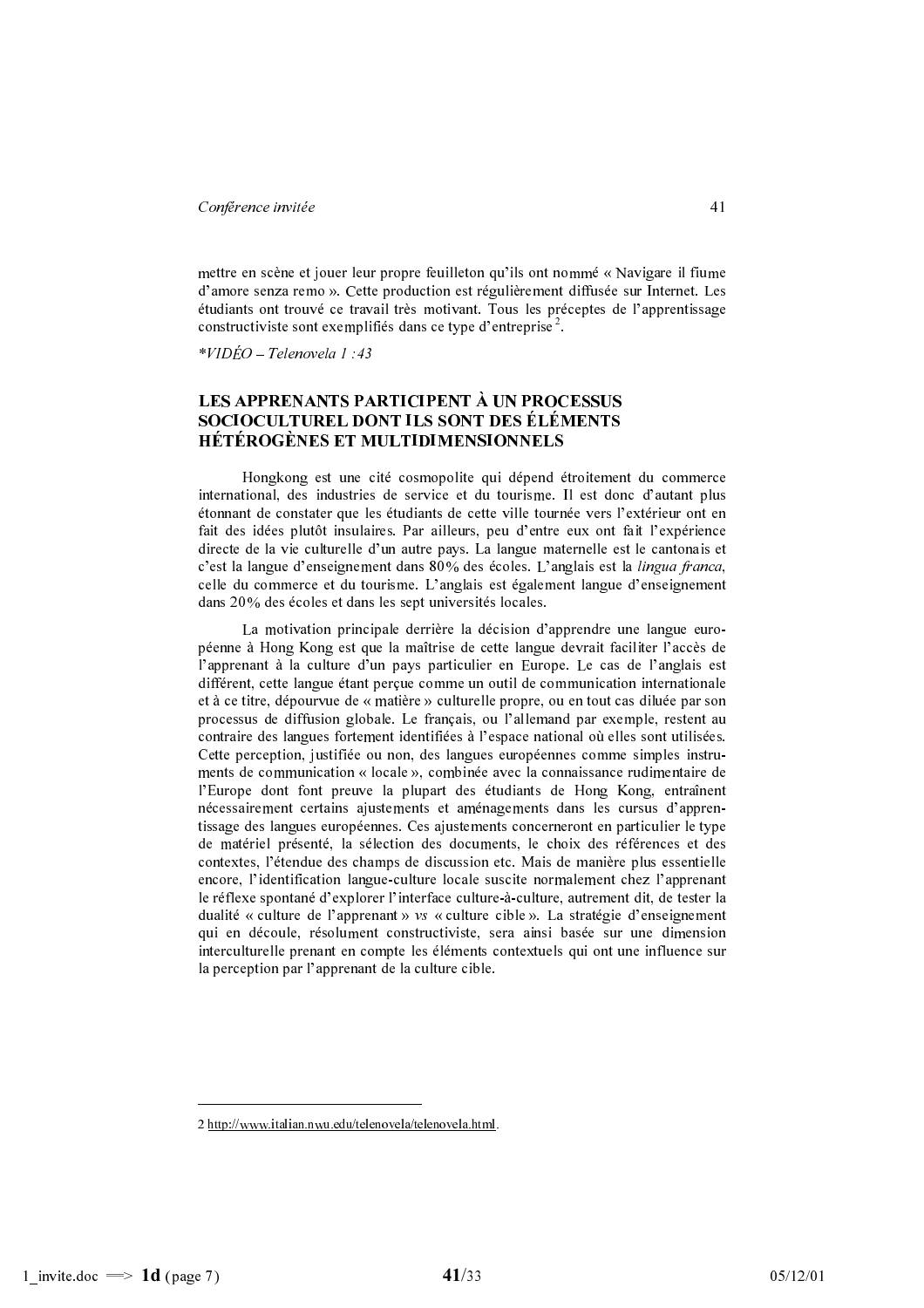

Figures 6 & 7. Les Hongkongaises.

\*VIDÉO : Jan et Aurélie 1 :26

# APPRENDRE LE FRANÇAIS À HONG KONG

Le type de matériel commercial ayant rapport à la civilisation ou à la vie quotidienne en France est, du point de vue de l'apprenant de Hong Kong, loin d'être satisfaisant. En effet, et vraisemblablement pour des raisons liées à la taille des marchés, on observe chez les éditeurs français une tendance à généraliser le récepteur au plan socio-culturel, et peu d'efforts sont en fait mis en place pour contextualiser le matériel didactique selon des critères géographiques, culturels ou institutionnels. Par ailleurs, ce type de matériel n'est pas sans entraîner un certain nombre de problèmes de nature idéologique : les personnages présentés sont la plupart du temps des Français, le choix des sujets est arbitraire et dans leur médiation de la France, tendent à favoriser une vision nationale (Zarate, 1986, 1993).

En ce qui concerne le materiel dit « authentique » pouvant être tiré de la presse écrite, de la télévision, de l'Internet, les obstacles principaux qui se présentent à l'utilisation de ces documents en classe ou en centre de ressources sont leur haut degré de sophistication, l'extrême codification des registres de langue employés et des références implicites. Par ailleurs, les documents authentiques ayant pour sujet des thèmes d'actualité posent d'autres types de problèmes d'ordre pratique dûs cette fois à leur nature éphémère, qui limite leur usage dans le cadre d'un cursus.

L'une des réponses à ces problèmes consiste à créer un matériel original et ciblé, conçu pour s'ajuster aux différents paramètres d'une situation locale. Le film Les Hongkongaises (figures 6 et 7) en est une première tentative, et les paragraphes suivants résument les critères qui ont guidé sa production :

1. Matériel centré sur les étudiants de Hong Kong : nous partons du principe que l'attitude positive de l'apprenant est facilitée par le processus d'identification. À cet effet, le matériel visuel utilise des acteurs chinois dont les comportements et les réactions pourront être largement interprétés, et même anticipés, par une audience locale. Ces personnages sont loin de maîtriser la langue mais démontrent néanmoins leur capacité à communiquer de manière satisfaisante, et montrent par ailleurs des réactions spontanées au contact de la culture étrangère.

2. Thèmes : le matériel s'efforce de couvrir un large échantillon de situations de la vie quotidienne, telles que la vie familiale, les foyers d'étudiants, l'école et la salle de classe, les visites de bibliothèques, de musées, les activités commerciales, le marché, les restaurants et les repas, les transports, la vie urbaine, les loisirs etc. Ces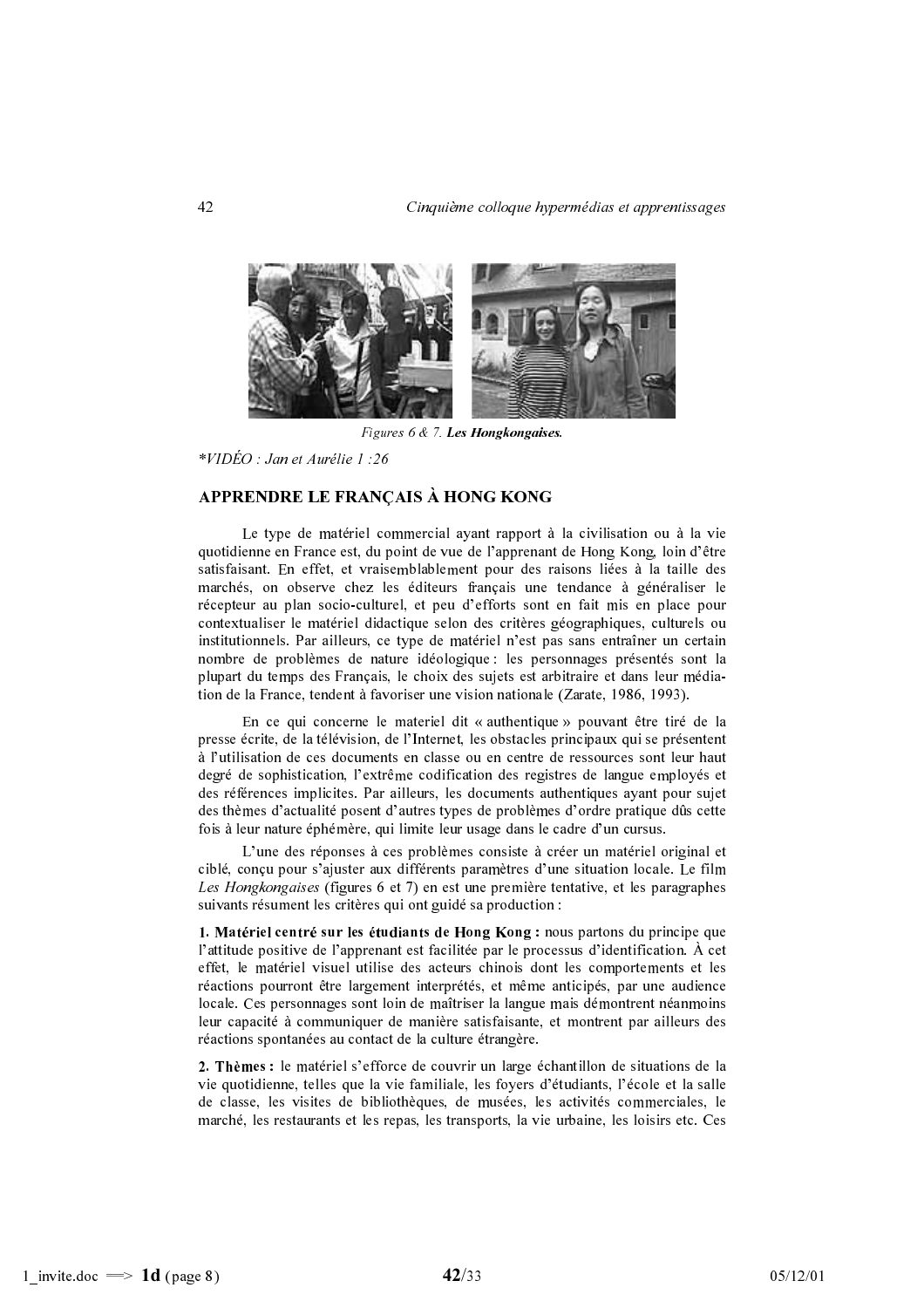situations ordinaires sont celles que des étudiants de Hong Kong devraient rencontrer lors d'un voyage en France. Dans l'élaboration de ce matériel, nous nous efforçons de trouver un équilibre entre les aspects visuels, auditifs, non-verbaux et culturels : l'objectif n'est pas l'apprentissage de la langue par la vidéo, il s'agit plutôt de créer un matériel dont les thèmes et les implications pourront susciter en classe discussions et débats selon une perspective interculturelle et participative.

3. Méthodologie : trois ou quatre étudiantes de l'Université de Hong Kong constituent les principaux personnages des films conçus pour ce programme. L'audience va peu à peu se familiariser avec ces personnages et les accompagner à travers une série de situations que tout étudiant local pourrait rencontrer s'il venait à voyager en France à son tour. Ouvertement ou de manière implicite, un certain nombre de codes communicatifs seront mis en place et vont opérer de manière à établir une solidarité entre l'audience locale (les étudiants de Hong Kong) et les personnages du film (les « témoins »). Ceci signifie que les personnages du film vont non seulement jouer le rôle d'informants et d'investigateurs mais ils vont également agir en tant que médiateurs culturels en interagissant fréquemment (en anglais ou en cantonais si nécessaire) avec la caméra.

Cette production met par ailleurs l'accent sur les dialogues, les interviews, les reportages, les situations quotidiennes et réelles. Spontanéité et naturel gouvernent le jeu des acteurs et en conséquence, les erreurs, les confusions ou autres malentendus ne sont pas évités. Au contraire même, ces « fautes » sont valorisées pour leur pertinence dans un contexte d'analyse et d'évaluation.

Enfin, les thèmes sont choisis pour le fort élément de contextualisation qu'ils contiennent, de façon à ce que les spectateurs puissent facilement reconnaître le type de situations dont ils sont les témoins « par procuration ». De même, ces situations réelles comportent un degré de prévisibilité qui devrait permettre à l'audience de rester activement impliquée durant la projection du film.

 $*VIDÉO: Paris 5:08$ 

# SAVOIR COMMENT CONNAÎTRE EST LA FORME LA PLUS **AVANCÉE DE LA CONNAISSANCE**

Selon une perspective constructiviste, un apprenant réussit en développant une attitude « intentionnelle », tout en cultivant l'autoréflexion. Marlene Scardamalia définit l'apprentissage intentionnel comme « un accomplissement qui résulte de l'engagement actif et résolu, vigoureux et autorégulateur de l'apprenant » (Bereiter & Scardamalia, 1989). Afin d'être intentionnel, un étudiant doit apprendre à apprendre aussi bien qu'à accumuler des connaissances. Pour réussir, il doit se familiariser avec le processus d'autoréflexion, poser des questions et développer des facultés métacognitives.

Bereiter définit l'autoréflexion comme « l'observation et l'interprétation de ses propres actions ; par exemple, considérer ses intentions et ses motifs comme des objets qui méritent d'être pensés » (Bereiter & Scardamalia, 1989).

 $*VIDÉO - Tanva 0:45$  (figure 8)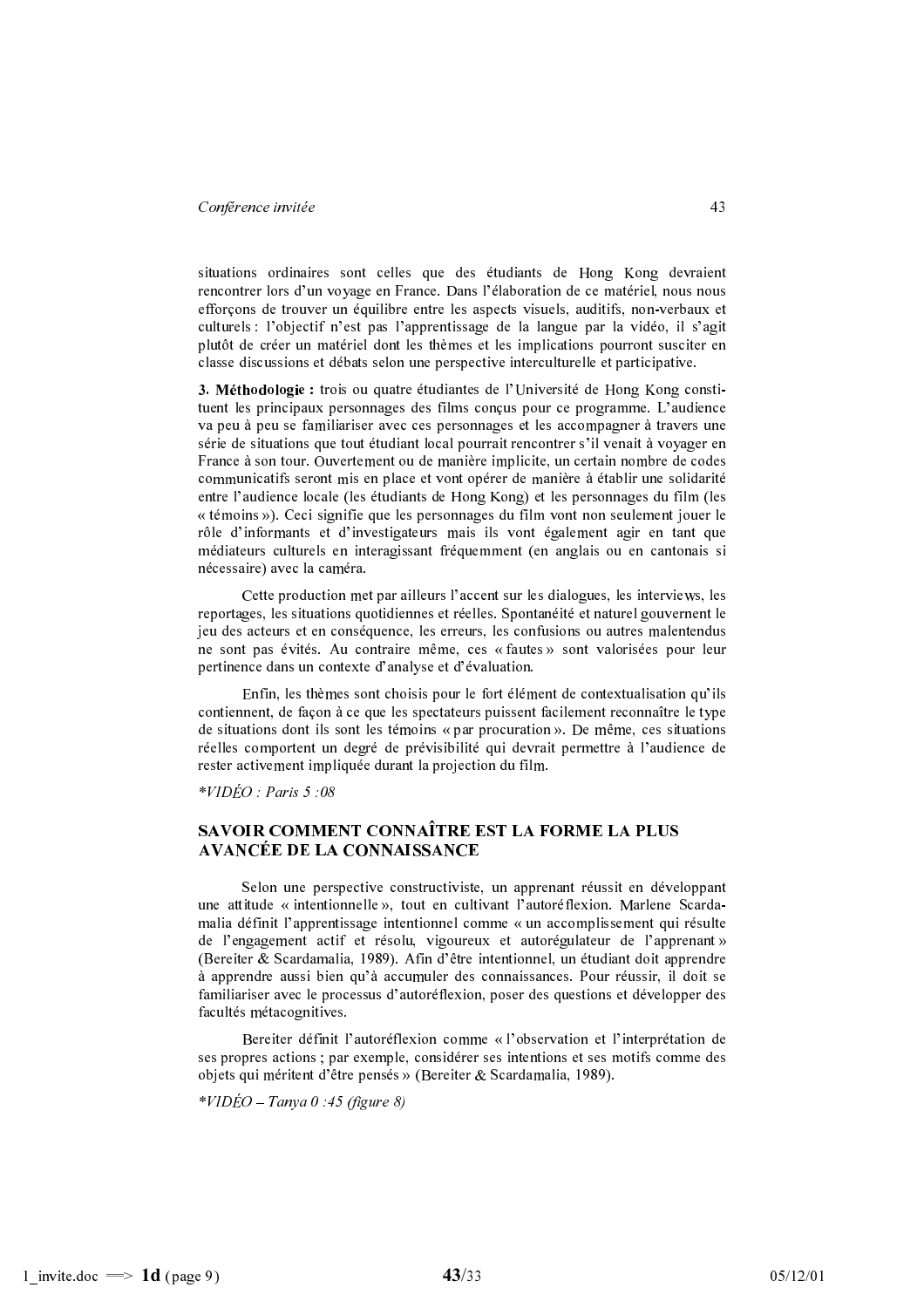MARCHESSOU : Tanya, tu viens de me dire que quand tu parles une langue étrangère c'est pas vraiment toi. C'est qui alors ?

TANYA : Ça me permet d'être quelqu'un complètement différent. Quand je parle français je me sens très bizarre, ça me permet de faire d'autres choses qui sont bizarres.

MARCHESSOU : Ca te plaît, t'échapper comme ça ?

TANYA : Beaucoup. Ça me plaît vraiment beaucoup. D'abord c'était très difficile de m'accoutumer à toujours parler français, mais maintenant je préfère parler français. Je me sens différente et même je ne veux pas retourner en Australie.



Figure 8. Tanya.

Figure 9. Fiona & ketchup.

# **CONCLUSION : L'APPRENTISSAGE ET LA CULTURE**

Dans une salle de classe de l'Université de Hong Kong, des étudiants, de retour d'un voyage en France, montrent à leurs camarades des photos, des vidéos, et racontent leurs impressions. Leurs amis sont surpris par ce que ces expériences révèlent de différences et de curiosités, à commencer par les plus banales d'entre elles : dans le métro parisien, ce sont les passagers eux-mêmes qui doivent ouvrir la porte du wagon, dans les rues on roule à droite, et on ne sert pas de riz dans les restaurants. Ils s'étonnent aussi qu'on puisse vivre dans une petite ville de France où les bus ne passent qu'une fois par heure... Ils trouvent également difficile à comprendre l'étiquette qui préside aux manières de table en France, ont du mal à se retrouver parmi tous les ingrédients qui accompagnent les plats, sans parler de ces horreurs qu'on nomme vin et fromage... Ils ressentent une certaine gêne envers ce besoin des Français de jouir d'un espace personnel, et surtout s'inquiètent de voir qu'on les regardera avec sévérité s'ils s'avisaient de laisser libre-cours à l'exubérance naturelle d'une conversation cantonaise. Et par dessus tout, ils trouvent carrément impossible de comprendre cette manière française de défendre son opinion dans une veine philosophique et théorique.

« Mais avez-vous apprécié votre séjour ? demande les camarades, « comment avez-vous fait pour communiquer ?

 $*VIDÉO - Ketchup 0:30$  (figure 9)